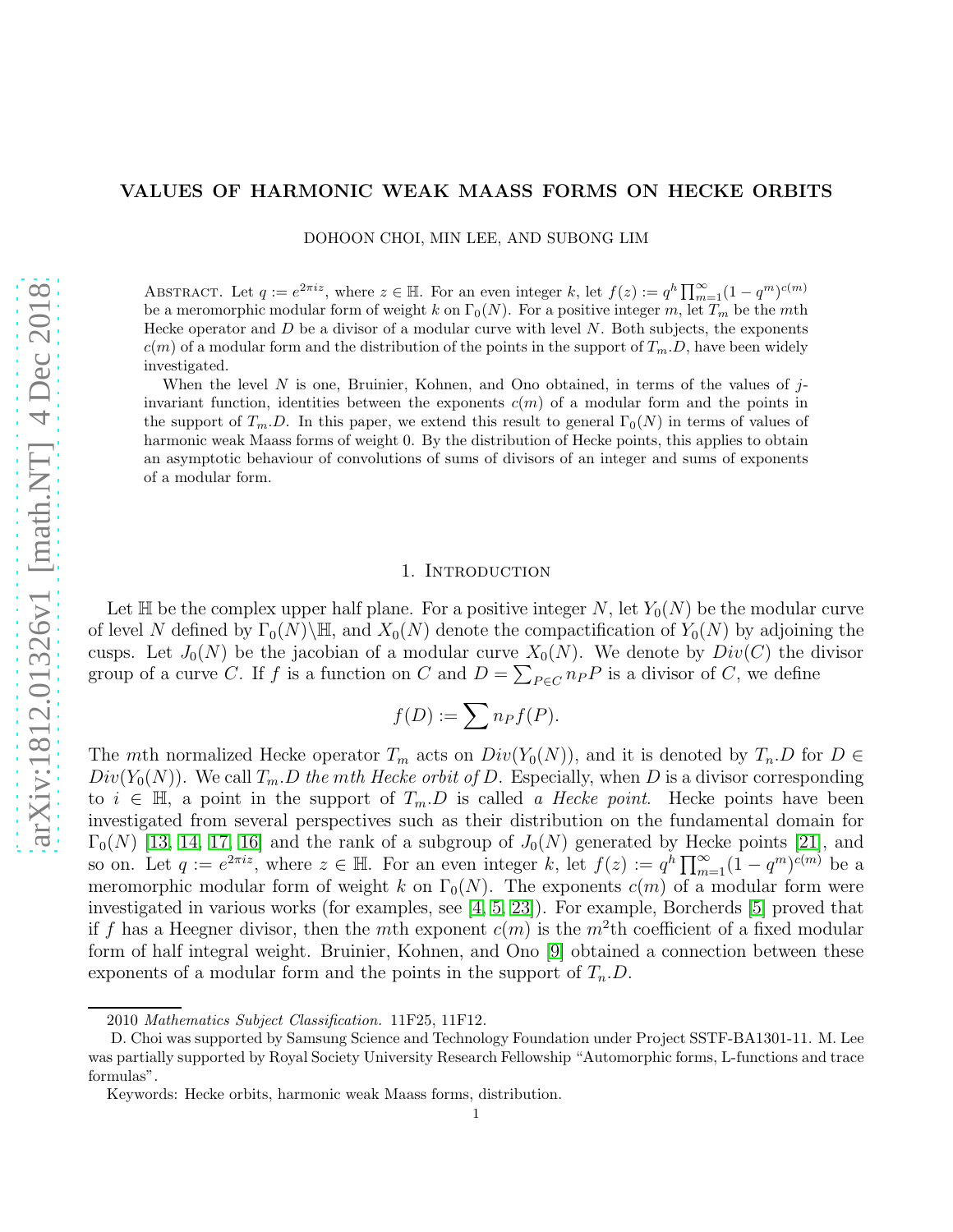$\sum_{d|m} d^k$ , and  $\sigma_f(m) := \sum_{d|m} c(d)$ . Bruinier, Kohnen, and Ono [\[9\]](#page-15-2) proved the following identities For the modular invariant j, let  $J(z) := j(z) - 744$ . For positive integers k and m, let  $\sigma_k(m) :=$ between values  $J(T_m, D_f)$  and sum of exponents in the product expansion of f:

$$
\sum_{d|m} c(d)d = 2k\sigma_1(m) + J(T_m.D_f)
$$

for every positive integer m, where  $D_f$  denotes the divisor of f on  $X_0(N)$ . In other words, the value  $J(T_m.D_f)$  can be expressed as the sum of the following values:

- (1) a multiple of the divisor function  $\sigma_1(m)$ ,
- (2) the convolution of  $\sigma_1(m)$  (sum of divisors) and  $\sigma_f(m)$  (sum of exponents).

They applied this result to prove the modularity of the generating series for  $\sigma_f(m)$  and to obtain several p-adic properties of  $J(T_m, D_f)$  and exponents of a meromorphic modular form f. Based on the argument in [\[9\]](#page-15-2), the result was extended to several cases such as  $\Gamma_0(N)$  with genus zero by Ahlgren [\[2\]](#page-15-3), Jacobi forms by Choie and Kohnen [\[12\]](#page-16-6), and higher levels by the first author [\[11\]](#page-15-4).

For general positive integers N, the first author studied in [\[11\]](#page-15-4) the generalization of [\[9\]](#page-15-2) to a harmonic weak Maass form  $J_{N,1}$  of weight 0 defined as a Poincaré series (instead of a weakly holomorphic modular form of weight 0). It was proved in [\[11\]](#page-15-4) that the value  $J_{N,1}(T_m.D_f)$  can be expressed as the sum of the following values:

- (1) a linear combination of the divisor functions  $\sigma_1(nm)$  for  $n|N$ ,
- (2) the convolution of  $\sigma_1(m)$  (sum of divisors) and  $\sigma_f(m)$  (sum of exponents),
- (3) the regularized Petersson inner product  $R_{f,N}(m)$  of a meromorphic modular form and a cusp form.

In this paper, we show that  $R_{f,N}(m)$ , the value of the regularized Petersson inner product in identities [\[11\]](#page-15-4), is zero, and so we give explicit identities between values  $J_{N,1}(T_m.D_f)$  and sums of exponents in the product expansion of  $f$ . As an application, we obtain an asymptotic behavior for the convolution of  $\sigma_1(m)$  (sum of divisors) and  $\sigma_f(m)$  (sum of exponents) as  $m \to \infty$ .

Recently, Bringmann, Kane, Löbrich, Ono, and Rolen  $[7]$  showed that for any fixed N the generating series for  $J_{N,1}(T_m, D_f)$  is basically modular. Moreover, their result implies that there is a cusp form such that, for each m,  $R_{f,N}(m)$ , the value of regularized Petersson inner product, is given by the mth coefficient of a fixed cusp form.

Let  $\mathcal{F}_1$  denote the usual fundamental domain for the action of  $SL_2(\mathbb{Z})$  on H given by

$$
\mathcal{F}_1 := \left\{ z \in \mathbb{H} \mid |z| > 1, -\frac{1}{2} \le \text{Re}(z) < \frac{1}{2} \right\} \cup \left\{ z \in \mathbb{H} \mid |z| = 1, \text{ Re}(z) \le 0 \right\}
$$

and

$$
\mathcal{F}_N:=\bigcup_{\gamma\in\mathrm{SL}_2(\mathbb{Z})\backslash\Gamma_0(N)}\gamma\mathcal{F}_1.
$$

Here we choose coset representatives for  $SL_2(\mathbb{Z})\backslash\Gamma_0(N)$  such that

$$
\mathcal{F}_N \subset \left\{ z \in \mathbb{H} \; \middle| \; |\text{Re}(z)| \leq \frac{1}{2} \right\}.
$$

Then,  $\mathcal{F}_N$  is a fundamental domain for the action of  $\Gamma_0(N)$  on H. Let  $\mathcal{C}_N$  be the set of inequivalent cusps of  $\Gamma_0(N)$ . Let k be an even integer and f be a meromorphic modular form of weight k on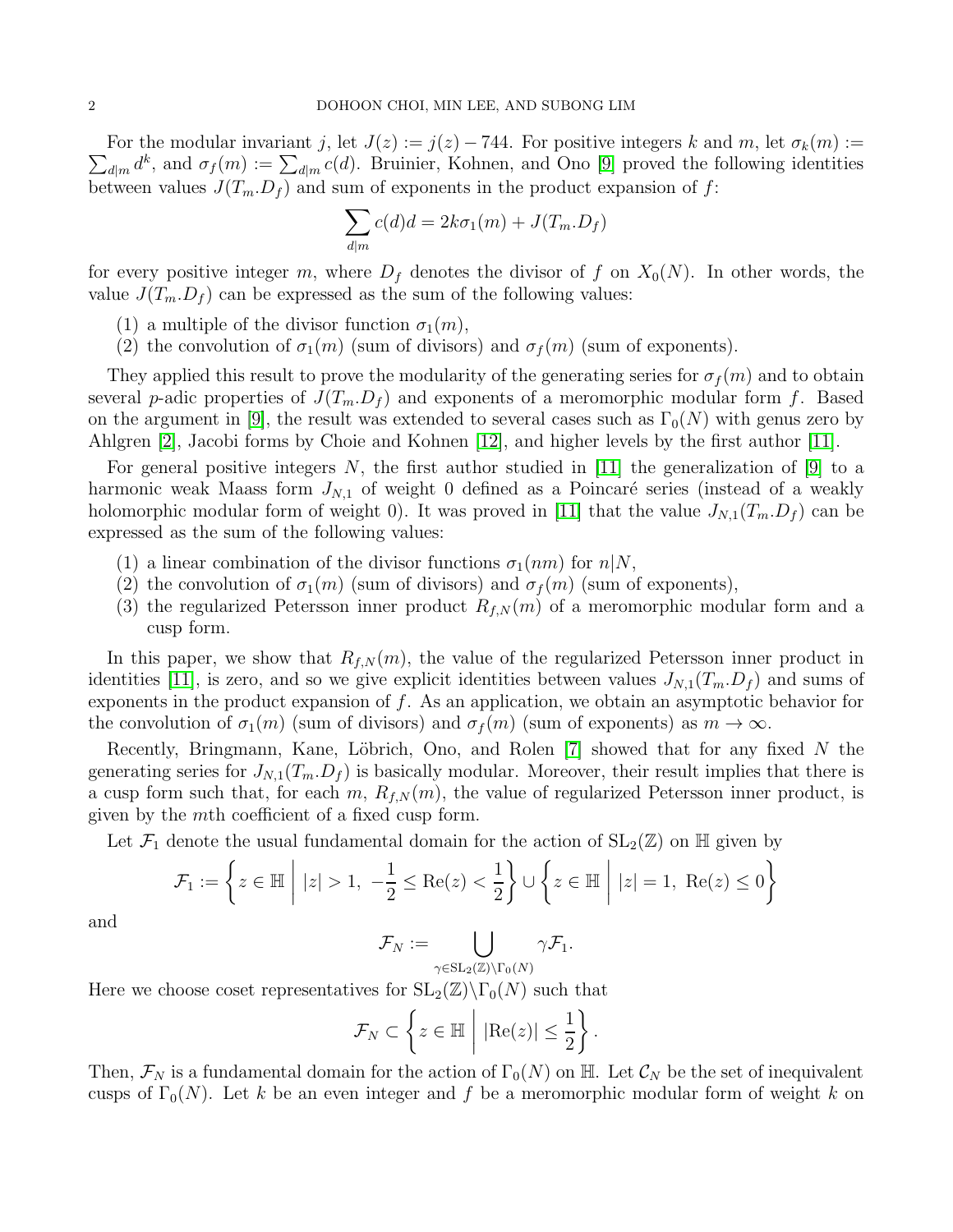$\Gamma_0(N)$ . For  $\tau \in \mathbb{H} \cup \{i\infty\} \cup \mathbb{Q}$ , let  $Q_\tau$  be the image of  $\tau$  under the canonical map from  $\mathbb{H} \cup \{i\infty\} \cup \mathbb{Q}$ to  $X_0(N)$ . For  $\tau \in \mathbb{H} \cup \{i\infty\} \cup \mathbb{Q}$ , we denote by  $\nu_{\tau}^{(N)}(f)$  the order of zero of f at  $Q_{\tau}$  on  $X_0(N)$ . Let us note

$$
g(T_m.D_f) = \sum_{\tau \in \mathcal{F}_N} \nu_{\tau}^{(N)}(f) g(T_m.\tau).
$$

Moreover, for a divisor  $D = \sum n_z Q_z$  of  $X_0(N)$ , we can give a more explicit expression of  $T_m.D$ . For  $\gamma = \begin{pmatrix} a & b \\ c & d \end{pmatrix} \in GL_2(\mathbb{R})$  with positive determinant, we define the action of  $\gamma$  for  $z \in \mathbb{H}$  by

$$
\gamma z := \frac{az + b}{cz + d}.
$$

For a positive integer  $m$  prime to  $N$ , let

$$
T(m) := \{ \gamma = \left( \begin{smallmatrix} a & b \\ 0 & d \end{smallmatrix} \right) \mid a, b, d \in \mathbb{Z}, \ a > 0, \ ad = m, \ \text{and} \ 0 \leq b < d \}.
$$

Then, we have

$$
T_m.D = \sum n_z \sum_{\gamma \in T(m)} Q_{\gamma z}.
$$

Next, we define the Ramanujan theta-operator by

$$
\theta(f)(z) := \frac{1}{2\pi i} \frac{d}{dz} f(z).
$$

Let

$$
f_{\theta}(z) := \frac{\theta f(z)}{f(z)} - \frac{k}{12} E_2(z),
$$

where  $E_2$  is the usual normalized Eisenstein series of weight 2 for  $SL_2(\mathbb{Z})$ .

Let  $N > 1$  and  $I_v$  be the usual modified Bessel functions as in [\[1\]](#page-15-6). For a positive integer n, we define the Poincaré series of weight 0 and index  $n$  by

$$
F_{N,n}(z,s) := \sum_{\gamma \in \Gamma_0(N) \infty \backslash \Gamma_0(N)} \pi |n\mathrm{Im}(\gamma z)|^{1/2} I_{s-\frac{1}{2}}(|2\pi n\mathrm{Im}(\gamma z)|) e(-n\mathrm{Re}(\gamma z)),
$$

where  $s \in \mathbb{C}$  with  $\text{Re}(s) > 1$  and  $e(z) := e^{2\pi i z}$ . Let  $j_{N,n}(z)$  be the continuation of  $F_{N,n}(z,s)$  as  $s \to 1$  from the right. Then, the function  $j_{N,n}$  is a harmonic weak Maass form of weight 0 on  $\Gamma_0(N)$  (see [\[11,](#page-15-4) Section 2] for details). Let  $J_{N,n}(z) := j_{N,n}(z) - \beta_{N,n}$ , where  $\beta_{N,n}$  is the constant term of the Fourier expansion of  $j_{N,n}$  at the cusp  $i\infty$ .

For square-free N, let  $D(N)$  be the number of divisors of N, and  $\{d_1, d_2, \ldots, d_{D(N)-1}, N\}$  be the set of distinct divisors of N such that  $d_{i_1} < d_{i_2}$  if  $i_1 < i_2$ . Let  $A_N$  be the  $(D(N) - 1) \times (D(N) - 1)$ matrix whose  $ij$ -entry  $a_{ij}$  is defined by

$$
a_{ij} = \left(1 - \frac{\gcd(d_i, d_j)^2}{d_j}\right).
$$

Let  $A_{f,j}$  be a matrix obtained from  $A_N$  by replacing the jth column of  $A_N$  with a column matrix whose *i*th component is  $\nu_{1/d}^{(N)}$  $\frac{N(N)}{1/d_i}(f) - \frac{k}{12}$ . With this notation, we state our main theorem.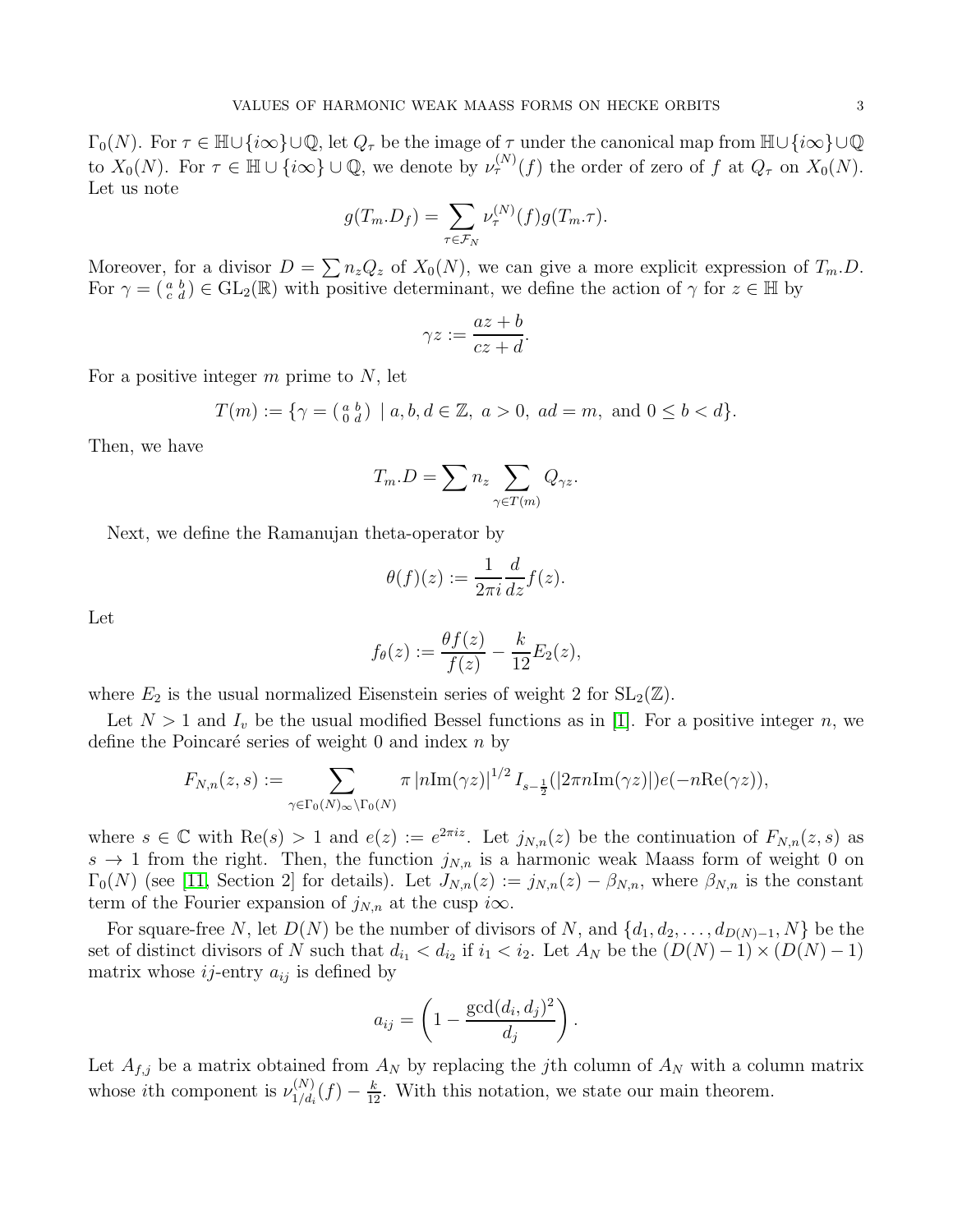<span id="page-3-0"></span>**Theorem 1.1.** Let k be an even integer and  $N > 1$  be a positive integer. Suppose that

(1.1) 
$$
f(z) = q^{h_{\infty}} \prod_{n=1}^{\infty} (1 - q^n)^{c(n)}
$$

is a meromorphic modular form of weight k on  $\Gamma_0(N)$ . Then

<span id="page-3-1"></span>
$$
-\sum_{\tau \in \mathcal{F}_N} \nu_{\tau}^{(N)}(f) - \sum_{m=1}^{\infty} \left( \sum_{\tau \in \mathcal{F}_N} \nu_{\tau}^{(N)}(f) J_{N,m}(\tau) \right) q^m = f_{\theta}(z) - \mathcal{E}_2(z),
$$

where  $\mathcal{E}_2$  is a modular form in the Eisenstein space of weight 2 on  $\Gamma_0(N)$ . Moreover, if N is square free, then, for every positive integer m prime to N,

<span id="page-3-3"></span>(1.2) 
$$
-J_{N,1}(T_m.D_f) = \sum_{d|m} dc(d) + 24 \left( \sum_{1 \le j \le D(N)-1} \frac{\det(A_{f,j})}{\det(A_N)} + \frac{k}{12} \right) \sigma_1(m).
$$

**Remark 1.2.** The modular form  $\mathcal{E}_2$  in Theorem [1.1](#page-3-0) is determined by the order of zero or pole of f at each cusp. In many cases, a modular form  $\mathcal{E}_2$  can be expressed as a sum of explicit modular forms. For example, if  $N$  is square free, then

$$
\mathcal{E}_2(z) = \sum_{1 \le j \le D(N)-1} \frac{\det(A_{f,j})}{\det(A_N)} (E_2(z) - d_j E_2(d_j z)).
$$

Let  $D := \sum_{z \in S} n_z Q_z$  be a divisor of  $Y_0(N)$ , where S is a finite set in  $\mathcal{F}_N$ . For a positive real number  $r \geq 1$ , we define a divisor  $D_{>r}$  by

$$
D_{>r} = \sum_{z \in S \atop \text{Im}(\tilde{z}) > r} n_z Q_{\tilde{z}}.
$$

Here,  $\tilde{z}$  is a complex number in  $\mathcal{F}_N$ , which is equivalent to z under the action of  $\Gamma_0(N)$ . By the argument of Duke [\[15\]](#page-16-7) and equidistribution of Hecke points([\[17\]](#page-16-2), [\[13\]](#page-16-0) and [\[14\]](#page-16-1)), Theorem [1.1](#page-3-0) implies the following theorem.

<span id="page-3-2"></span>**Theorem 1.3.** Let k, N, and f be given as in Theorem [1.1.](#page-3-0) Assume that N is square free. Let m be a positive integer prime to N, and  $h_f$  denote the sum of the orders of zero or pole of f at  $Q_\tau$ on  $Y_0(N)$ . Then

$$
\lim_{m \to \infty} \frac{1}{\sigma_1(m)} \left( 24 \left( \sum_{1 \le j \le D(N)-1} \frac{\det(A_{f,j})}{\det(A_N)} + \frac{k}{12} \right) \sigma_1(m) - \sum_{d|m} dc(d) - e \left( -\left(T_m \cdot D_f\right)_{>1} \right) \right)
$$
\n
$$
= \frac{3h_f}{\pi[\text{SL}_2(\mathbb{Z}) : \Gamma_0(N)]} \lim_{\epsilon \to 0} \int_{\mathcal{F}_N(\epsilon)} J_{N,1}(z) \frac{dxdy}{y^2},
$$

where c(n) are complex numbers determined by [\(1.1\)](#page-3-1). Here,  $\mathcal{F}_N(\epsilon)$  is defined by  $\mathcal{F}_N - \cup_{\tau \in \mathcal{C}_N} B_{\tau}(\epsilon)$ , where  $B_{\tau}(\epsilon)$  is given in [\(3.1\)](#page-5-0).

Recently, Ali and Mani [\[3\]](#page-15-7) proved an upper bound for exponents  $c(m)$  in the product expansion of f. The sum  $\sum_{d|m} dc(d)$  looks like a kind of convolution of  $\sigma_1(m)$  (a sum of divisors) and  $\sigma_f(m)$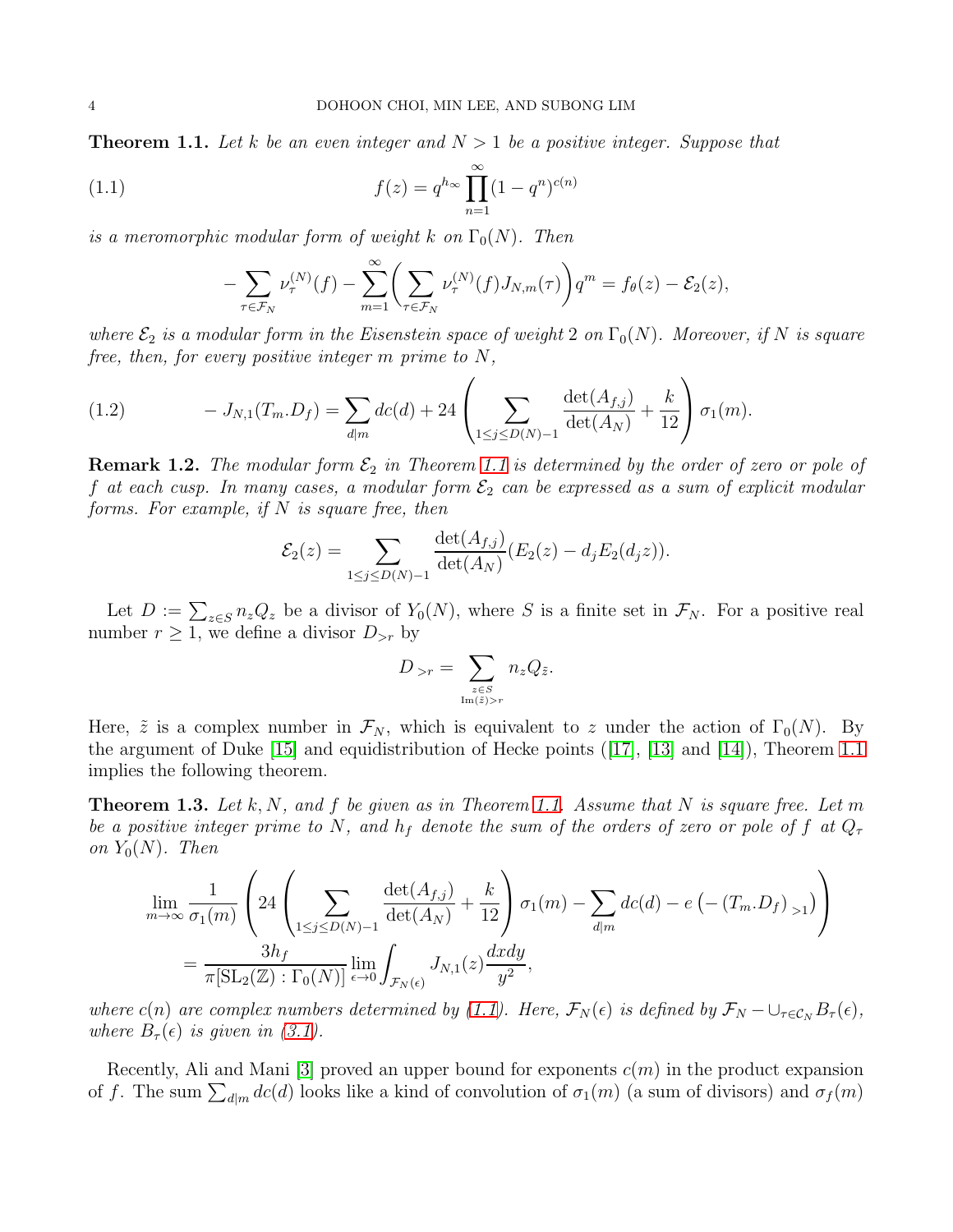(a sum of exponents of f). The above inequality means that, as  $m \to \infty$ , this convolution has a similar asymptotic behavior as that of the sum of divisors of  $m$  except its main term.

The remainder of the paper is organized as follows. In Section [2,](#page-4-0) we introduce some preliminaries for meromorphic 1-forms on  $X_0(N)$ . In Section [3,](#page-5-1) we provide some basic facts on regularized Petersson inner product, and prove that  $f_{\theta}$  is orthogonal to every cusp form of weight 2 on  $\Gamma_0(N)$ with respect to regularized Petersson inner product if f is a meromorphic modular form on  $\Gamma_0(N)$ . In Section [4,](#page-7-0) we recall some results related to the distribution of Hecke points for  $\Gamma_0(N)$ . In Section [5,](#page-8-0) we prove our main theorems: Theorems [1.1](#page-3-0) and [1.3.](#page-3-2)

## 2. RESIDUES OF A MEROMORPHIC 1-FORM ON  $X_0(N)$

<span id="page-4-0"></span>Let f be a meromorphic modular form of weight 2 on  $\Gamma_0(N)$ . Assume that t is a cusp of  $\Gamma_0(N)$ . Let  $\sigma_t \in SL_2(\mathbb{Z})$  be a matrix such that  $\sigma_t(i\infty) = t$ , and  $\Gamma_0(N)_t$  denote the stabilizer of the cusp t in  $\Gamma_0(N)$ . We define a positive integer  $\alpha_t$  by

$$
\sigma_t^{-1} \Gamma_0(N)_t \sigma_t = \left\{ \pm \left( \begin{smallmatrix} 1 & \ell \alpha_t \\ 0 & 1 \end{smallmatrix} \right) : \ell \in \mathbb{Z} \right\},\
$$

and we call  $\alpha_t$  the width of  $\Gamma_0(N)$  at the cusp t. The Fourier expansion of f at the cusp t is given by

$$
(f|_2 \sigma_t)(z) = \sum a_t(n) q^{n/\alpha_t},
$$

where  $|k|$  denotes the usual weight k slash operator. If a cusp t is equivalent to i $\infty$ , the Fourier coefficients  $a_t(n)$  of f at the cusp t are simply denoted by  $a(n)$ .

For  $\tau \in \mathbb{H} \cup \{i\infty\} \cup \mathbb{Q}$ , let  $Q_{\tau}$  be the image of  $\tau$  under the canonical map from  $\mathbb{H} \cup \{i\infty\} \cup \mathbb{Q}$ to  $X_0(N)$ . Then,  $fdz$  can be considered as a meromorphic 1-form on  $X_0(N)$ . Thus, we denote by  $\text{Res}_{Q_{\tau}} f dz$  the residue of f at  $Q_{\tau}$  on  $X_0(N)$ . Let  $\text{Res}_{\tau} f$  be the residue of f at  $\tau$  on H. The description of  $\text{Res}_{Q_{\tau}} f dz$  is given in terms of  $\text{Res}_{\tau} f$ . For  $\tau \in \mathbb{H}$ , let  $e_{\tau}$  be the order of the isotropy subgroup of  $\Gamma_0(N)$  at  $\tau$ . Then, we have

(2.1) 
$$
\operatorname{Res}_{Q_{\tau}} f \, dz = \begin{cases} \frac{1}{e_{\tau}} \operatorname{Res}_{\tau} f, & \text{if } \tau \in \mathbb{H}, \\ \frac{1}{2\pi i} \alpha_{\tau} a_{\tau}(0), & \text{if } \tau \in \mathcal{C}_N. \end{cases}
$$

Let us note that if k is an even integer and f is a meromorphic modular form of weight k on  $\Gamma_0(N)$ , then  $f_\theta$  is a meromorphic modular form of weight 2 on  $\Gamma_0(N)$ . The residue of  $f_\theta$  at each point on  $X_0(N)$  is determined by the order of its zero or pole of f at that point. Let ord<sub> $\tau$ </sub>(f) be the order of the zero or pole of f at  $\tau$  on H. Since we have

<span id="page-4-1"></span>
$$
(cz+d)^{-2}E_2\left(\frac{az+b}{cz+d}\right) = E_2(z) + \frac{12}{2\pi i} \cdot \frac{c}{cz+d}
$$

for all  $\left(\begin{smallmatrix} a & b \\ c & d \end{smallmatrix}\right) \in SL_2(\mathbb{Z})$ , we obtain

<span id="page-4-2"></span>
$$
(f_{\theta}|_2 \sigma_t)(z) = \frac{\theta(f|_k \sigma_t)(z)}{(f|_k \sigma_t)(z)} - \frac{k}{12} E_2(z)
$$

for a cusp  $t$ . Thus, we have

(2.2) 
$$
\operatorname{Res}_{Q_{\tau}} f_{\theta} dz = \begin{cases} \frac{1}{2\pi i} \nu_{\tau}^{(N)}(f) & \text{if } \tau \in \mathbb{H}, \\ \frac{\alpha_{\tau}}{2\pi i} \left( \nu_{\tau}^{(N)}(f) - \frac{k}{12} \right) & \text{if } \tau \in \mathcal{C}_{N}. \end{cases}
$$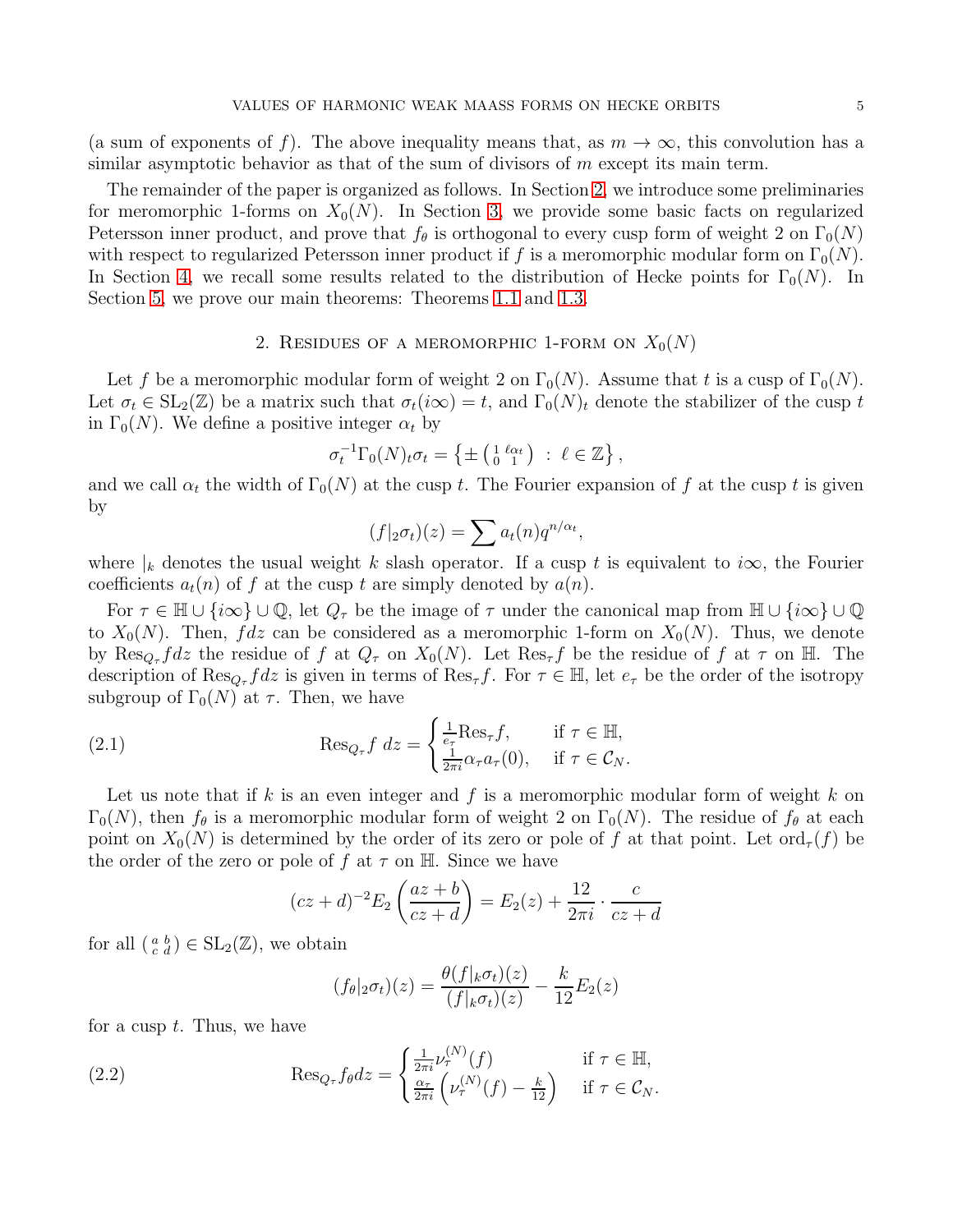#### <span id="page-5-1"></span>6 DOHOON CHOI, MIN LEE, AND SUBONG LIM

#### 3. Regularized Petersson inner product

Petersson defined an inner product of two cusp forms with the same weight. The Petersson inner product was extended by Borcherds [\[6\]](#page-15-8) to the case in which one of the two forms is a weakly holomorphic modular form. In this section, following [\[6\]](#page-15-8) and [\[11\]](#page-15-4), we define regularized Petersson inner product of a cusp form and a meromorphic modular form with the same weight. We prove that if f is a meromorphic modular form on  $\Gamma_0(N)$ , then the regularized Petersson inner product of  $f_{\theta}$  with any cusp form of weight 2 on  $\Gamma_0(N)$  is zero.

Let k be an even integer and f be a meromorphic modular form of weight k on  $\Gamma_0(N)$ . Let  $\text{Sing}(f)$  be the set of singular points of f on  $\mathcal{F}_N$ . For a positive real number  $\varepsilon$ , an  $\varepsilon$ -disk  $B_\tau(\varepsilon)$  at  $\tau$  is defined by

(3.1) 
$$
B_{\tau}(\varepsilon) := \begin{cases} \{z \in \mathbb{H} : |z - \tau| < \varepsilon\}, & \text{if } \tau \in \mathbb{H}, \\ \{z \in \mathcal{F}_N : \operatorname{Im}(\sigma_\tau z) > 1/\varepsilon\}, & \text{if } \tau \in \{i\infty\} \cup \mathbb{Q}. \end{cases}
$$

Let  $\mathcal{F}_N(f,\varepsilon)$  be a punctured fundamental domain for  $\Gamma_0(N)$  defined by

<span id="page-5-0"></span>
$$
\mathcal{F}_N(f,\varepsilon):=\mathcal{F}_N-\bigcup_{\tau\in\mathrm{Sing}(f)\cup\mathcal{C}_N}B_\tau(\varepsilon).
$$

Let g be a cusp form of weight k on  $\Gamma_0(N)$ . The regularized Petersson inner product  $(f, g)_{reg}$  of  $f$  and  $g$  is defined by

$$
(f,g)_{reg} := \lim_{\varepsilon \to 0} \int_{\mathcal{F}_N(f,\varepsilon)} f(z) \overline{g(z)} \frac{dxdy}{y^{k-2}}.
$$

Then, we have the following proposition.

<span id="page-5-2"></span>**Proposition 3.1.** Let k be an even integer, and f be a meromorphic modular form of weight k on  $\Gamma_0(N)$ . Then, for every cusp form g of weight 2 on  $\Gamma_0(N)$ ,

$$
(f_{\theta}, g)_{reg} = 0.
$$

*Proof.* Let  $\Delta(z) := q \prod_{n=1}^{\infty} (1 - q^n)^{24}$  be the unique normalized cusp form of weight 12 on  $SL_2(\mathbb{Z})$ . Let

$$
F(z) := \frac{f(z)^{12}}{\Delta(z)^k}.
$$

Then, we have

$$
d((\log_e|F(z)|^2)\overline{g(z)}d\overline{z})=\frac{\partial_zF(z)\overline{F(z)}}{F(z)\overline{F(z)}}\overline{g(z)}dzd\overline{z}=\frac{\partial_zF(z)}{F(z)}\overline{g(z)}(-2i)dxdy.
$$

Let us note that  $\Delta$  has no zeros and no poles on H. Therefore, according to [\[9,](#page-15-2) Theorem 1], we have

$$
\frac{\theta(\Delta)}{\Delta} = E_2.
$$

The function  $\partial_z F(z)/F(z)$  is given as

$$
\frac{\partial_z F(z)}{F(z)} = 12 \frac{\partial_z f(z)}{f(z)} - k \frac{\partial_z \Delta(z)}{\Delta(z)} = 12 \frac{\partial_z f(z)}{f(z)} - k(2\pi i) E_2(z) = (24\pi i) f_\theta(z).
$$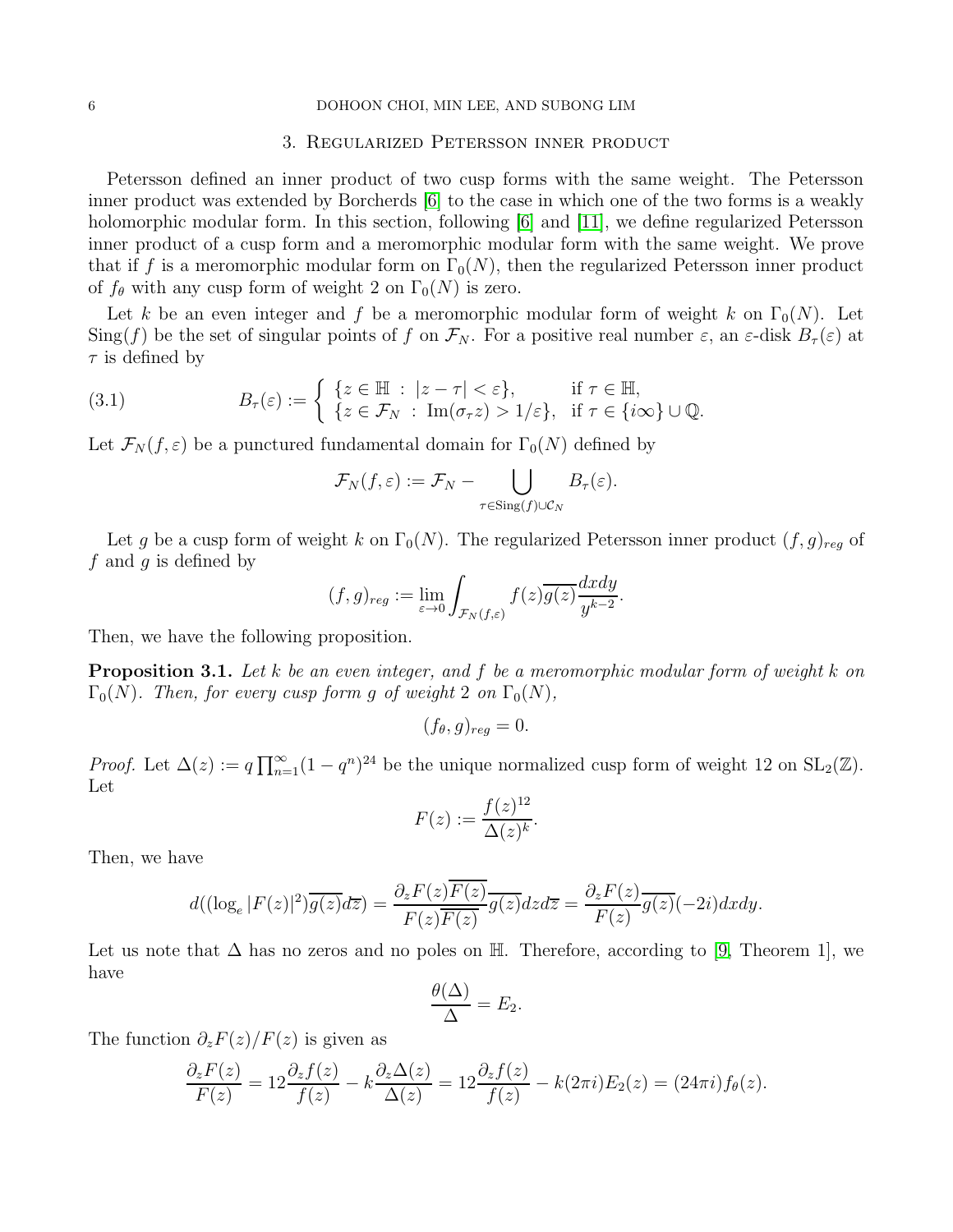Thus, we have

(3.2) 
$$
d((\log_e |F(z)|^2)\overline{g(z)}d\overline{z}) = (48\pi)f_\theta(z)\overline{g(z)}dxdy.
$$

In order to apply the Stokes theorem, we describe the boundary of  $\mathcal{F}_N$ . For a positive real number  $\varepsilon$ , we define

<span id="page-6-1"></span><span id="page-6-0"></span>
$$
\gamma_{\tau}(\varepsilon) := \begin{cases} \{z \in \mathbb{H} : |z - \tau| = \varepsilon\} & \text{if } \tau \in \mathbb{H}, \\ \{z \in \mathcal{F}_N : \operatorname{Im}(\sigma_\tau z) = 1/\varepsilon\} & \text{if } \tau \in \{i\infty\} \cup \mathbb{Q}. \end{cases}
$$

Assume that  $\varepsilon$  is sufficiently small. If  $\partial^* \mathcal{F}_N(f, \varepsilon)$  denotes the closure of the set  $\partial \mathcal{F}_N(f, \varepsilon) - \partial \mathcal{F}_N$ in C, then

(3.3) 
$$
\partial^* \mathcal{F}_N(f, \varepsilon) = \bigcup_{\tau \in \text{Sing}(f) \cup \mathcal{C}_N} \gamma_\tau(\varepsilon),
$$

where  $\partial D$  denotes the boundary of D for a subset D of C. From [\(3.2\)](#page-6-0) and [\(3.3\)](#page-6-1), the Stokes theorem implies

$$
\int_{\mathcal{F}_N(f_\theta,\varepsilon)} f_\theta(z) \overline{g(z)} dx dy = \int_{\partial^* \mathcal{F}_N(f_\theta,\varepsilon)} \frac{1}{48\pi} (\log_e |F(z)|^2) \overline{g(z)} dz
$$
  

$$
= \sum_{\tau \in \text{Sing}(f_\theta) \cup \mathcal{C}_N} \int_{\gamma_\tau(\varepsilon)} \frac{1}{48\pi} (\log_e |F(z)|^2) \overline{g(z)} dz.
$$

For each  $\gamma \in SL_2(\mathbb{Z})$ , the absolute value  $|(g|_2\gamma)(z)|$  exponentially decays as  $Im(z) \to \infty$ , since g is a cusp form. Thus, if  $\tau \in \mathcal{C}_N$ , then  $\lim_{\varepsilon \to 0} \int_{\gamma_\tau(\varepsilon)}$ 1  $\frac{1}{48\pi} (\log_e |F(z)|^2) \overline{g(z)} d\overline{z} = 0.$ 

To complete the proof, we assume that  $\tau \in \text{Sing}(f_{\theta})$ . Then

$$
\left| \int_{\gamma_{\tau}(\varepsilon)} \frac{1}{48\pi} (\log_e |F(z)|^2) \overline{g(z)} dz \right|
$$
  
\n
$$
\leq \int_{\gamma_{\tau}(\varepsilon)} \frac{1}{48\pi} |(\log_e |F(z)|^2) | |\overline{g(z)}| |dz|
$$
  
\n
$$
\leq \max \{ |(\log_e |F(z)|^2) | : z \in \gamma_{\tau}(\varepsilon) \} M_1 \int_{\gamma_{\tau}(\varepsilon)} |dz| \text{ (some constant } M_1)
$$
  
\n
$$
\leq \max \{ |(\log_e |F(z)|^2) | : z \in \gamma_{\tau}(\varepsilon) \} M_1(2\pi\varepsilon).
$$

The function  $F(z)$  can be expressed around  $\tau$  as

$$
F(z) = (z - \tau)^{12\nu_{\tau}^{(N)}(f)} F_0(z),
$$

where  $F_0(z)$  is a nowhere vanishing holomorphic function around  $\tau$ . If  $\varepsilon$  is sufficiently small, then, for any  $z \in \gamma_\tau(\varepsilon)$  we have

$$
|(\log_e |F(z)|^2)| \le |(\log_e |(z - z_0)|^{24\nu_\tau^{(N)}(f)})| + |(\log_e |F_0(z)|^2)|
$$
  
\n
$$
\le |(\log_e |(z - z_0)|^{24\nu_\tau^{(N)}(f)})| + M_2 \text{ (some fixed constant } M_2)
$$
  
\n
$$
= |24\nu_\tau^{(N)}(f) \log_e \varepsilon| + M_2.
$$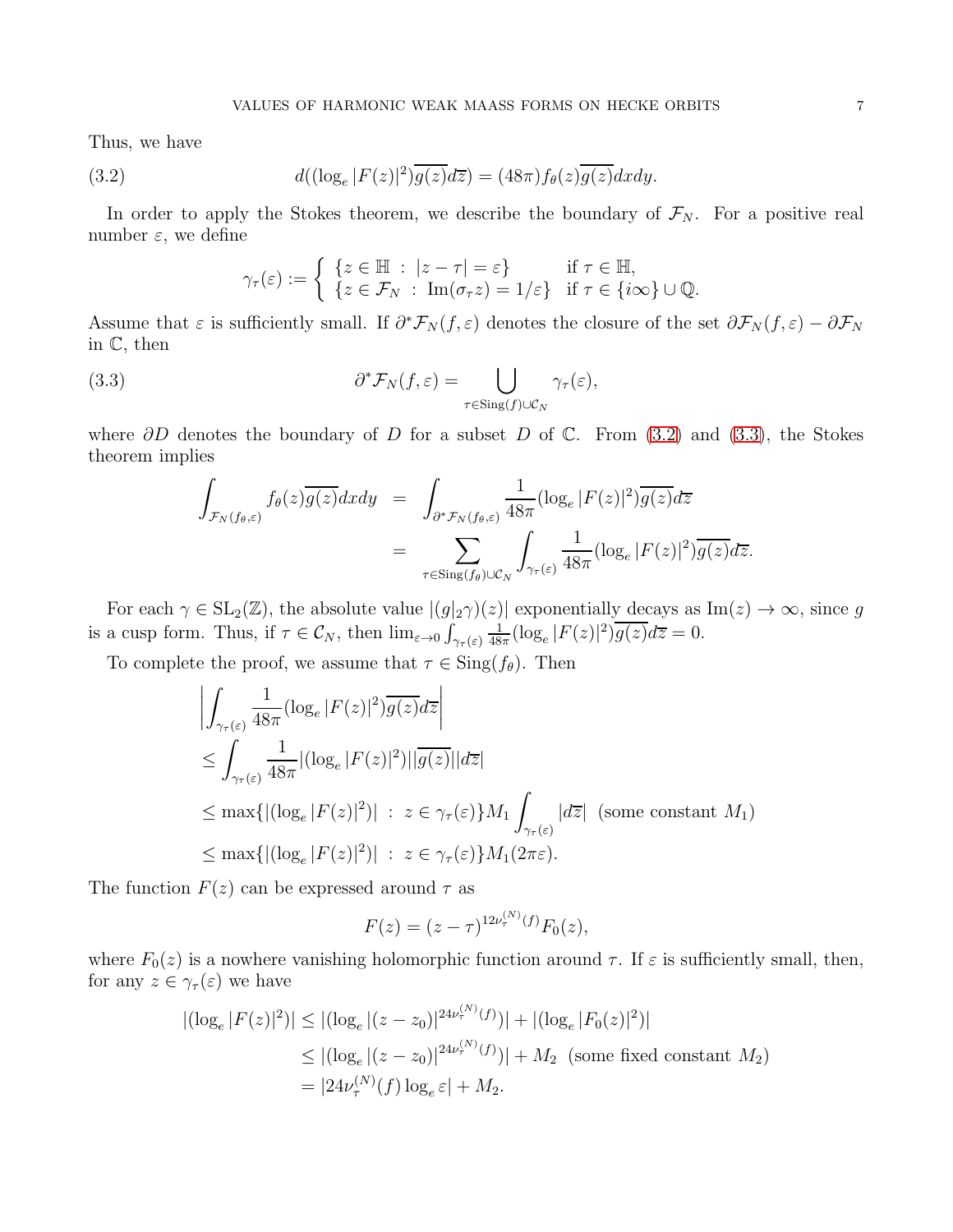Thus, for sufficiently small  $\varepsilon$ , we have

$$
\left| \int_{\gamma_{\tau}(\varepsilon)} \frac{1}{48\pi} (\log_e |F(z)|^2) \overline{g(z)} d\overline{z} \right| \le (|24\nu_{\tau}^{(N)}(f) \log_e \varepsilon| + M_2) M_1(2\pi\varepsilon).
$$

This implies that, for  $\tau \in \text{Sing}(f_{\theta}),$ 

$$
\lim_{\varepsilon \to 0} \int_{\gamma_{\tau}(\varepsilon)} \frac{1}{48\pi} (\log_e |F(z)|^2) \overline{g(z)} d\overline{z} = 0.
$$

<span id="page-7-0"></span>Thus, we complete the proof.

## 4. Equidistribution of Hecke points

Let  $\{u_j\}_{j\geq 0}$  be an orthonormal basis of the residual and cuspidal spaces of  $L^2(\Gamma_0(N)\backslash\mathbb{H})$ , i.e.,  $u_0$  is a constant with the eigenvalue  $\lambda_0 = 0$  and  $u_j$  is a Maass form for  $\Gamma_0(N)$  with eigenvalue  $\lambda_j = s_j(1-s_j)$  for  $j \geq 1$ . Further, assume that  $\lambda_j$  are ordered so that  $0 < \lambda_1 \leq \lambda_2 \leq \cdots$ . For each cusp  $t \in \mathbb{Q} \cup \{\infty\}$ , let  $E_t(z, s)$  be the Eisenstein series at t for  $\text{Re}(s) > 1$ , which is given by

$$
E_t(z,s) = \sum_{\gamma \in \Gamma_0(N)_t \backslash \Gamma_0(N)} (\mathrm{Im}(\sigma_t^{-1} \gamma z))^s.
$$

Here,  $\Gamma_0(N)_t \subset \Gamma_0(N)$  is the stability group of t. For the properties of  $E_t(z, s)$ , see [\[19,](#page-16-8) §15].

According to [\[19,](#page-16-8) Theorem 15.5], any  $f \in L^2(\Gamma_0(N) \backslash \mathbb{H})$  has the spectral decomposition

$$
f(z) = \sum_{j\geq 0} \langle f, u_j \rangle u_j(z) + \sum_{t \in \mathcal{C}_N} \frac{1}{4\pi} \int_{\mathbb{R}} \langle f, E_t(*, 1/2 + ir) \rangle E_t(z, 1/2 + ir) \, dr
$$

(valid in  $L^2$ -sense) and converges absolutely and uniformly on compact sets if f and  $\Delta f$  are smooth and bounded.

We now follow the proof of [\[17,](#page-16-2) Theorem 3.1]. Let

 $f_C = \langle f, u_0 \rangle$  = the projection of f onto the constant subspace,

<span id="page-7-1"></span>
$$
f_M(z) = \sum_{j\geq 1} \langle f, u_j \rangle u_j(z),
$$
  

$$
f_E(z) = \sum_{t \in C_N} \frac{1}{4\pi} \int_{\mathbb{R}} \langle f, E_t(*, 1/2 + ir) \rangle E_t(z, 1/2 + ir) dr.
$$

Note that

(4.1) 
$$
f_C = \langle f, u_0 \rangle = \int_{\mathcal{F}_N} f(z) d\mu(z),
$$

where  $d\mu(z) := \frac{3}{\pi[\operatorname{SL}_2(\mathbb{Z}):\Gamma_0(N)]} \cdot \frac{dxdy}{y^2}$  $\frac{xdy}{y^2}$  is the normalized Haar measure; so,  $\int_{\mathcal{F}_N} d\mu(z) = 1$ .

Let  $\lambda_j(n)$  be the nth Fourier coefficient of  $u_j$ . By the Ramanujan conjecture, there exists  $\theta \geq 0$ such that  $|\lambda_j(n)| \leq c n^{\theta+\epsilon}$ , for any  $\epsilon > 0$ . So, we get

<span id="page-7-2"></span>(4.2) 
$$
\frac{1}{\sigma_1(n)} \|T_n f_M\|_2 \leq c n^{-\frac{1}{2} + \theta + \epsilon} \|f_M\|_2.
$$

Note that the value of  $\theta$  has been lowered to  $\frac{7}{64}$  by Kim and Sarnak [\[20,](#page-16-9) Appendix 2].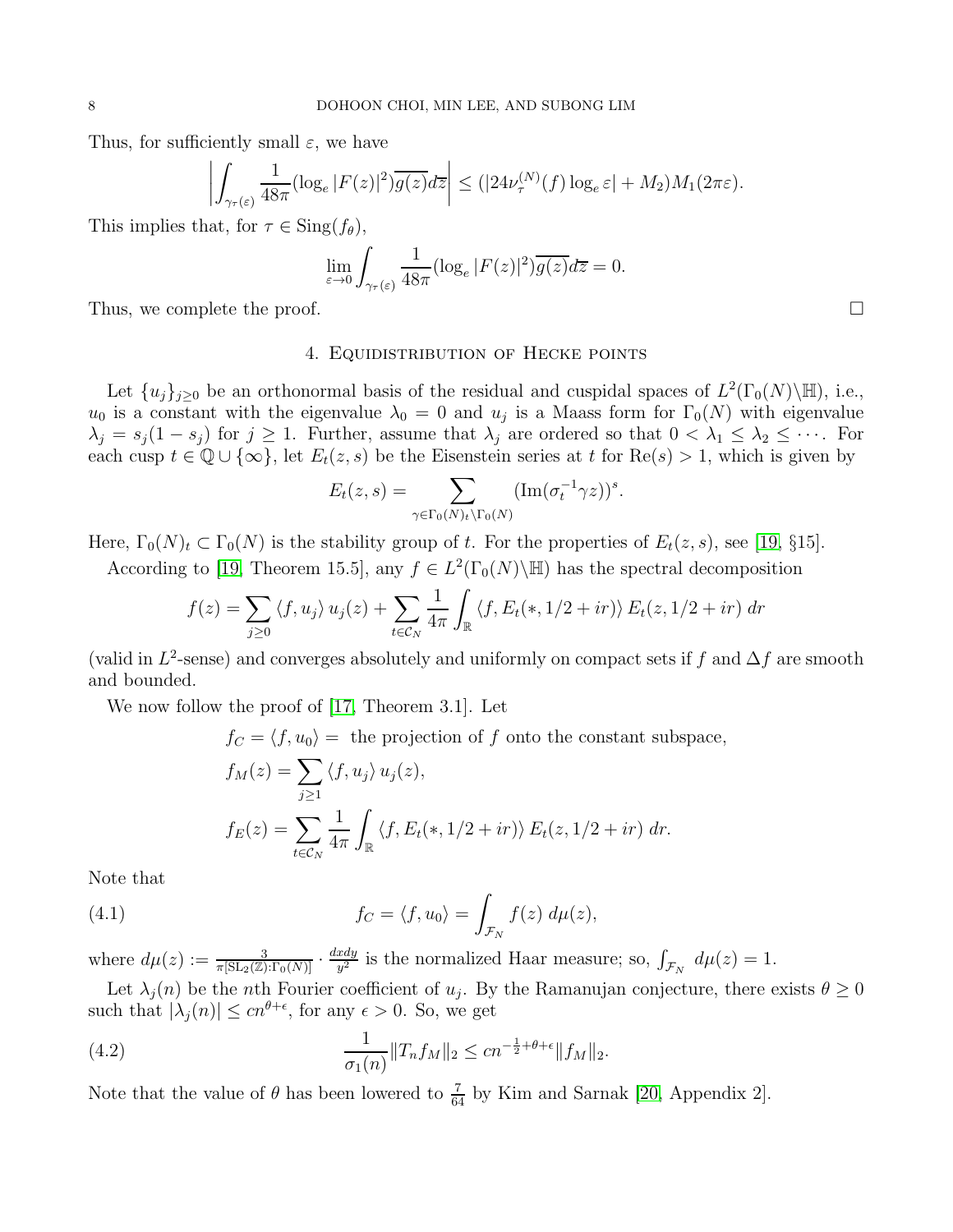In [\[22,](#page-16-10) §6, §7 and §8], an explicit change-of-basis formula between the Eisenstein series attached to cusps and newform Eisenstein series attached to pairs of primitive Dirichlet characters is described. The Eisenstein series attached to a Dirichlet character is an eigenfunction of Hecke operators  $T_n$  for  $gcd(n, N) = 1$ , and the absolute values of the corresponding eigenvalues are bounded above by  $\sigma_0(n)n^{-\frac{1}{2}}$ . So, we get

(4.3) 
$$
\frac{1}{\sigma_1(n)} \|T_n f_E\|_2 \leq c n^{-\frac{1}{2} + \epsilon} \|f_E\|_2.
$$

If we combine  $(4.1)$ ,  $(4.2)$ , and  $(4.3)$ , then we obtain the following theorem. For more general result, see [\[13\]](#page-16-0).

**Theorem 4.1.** Let  $f \in L^2(\Gamma_0(N) \backslash \mathbb{H})$ . For a positive integer n prime to N, we have

<span id="page-8-1"></span>
$$
\left\| \frac{1}{\sigma_1(n)} T_n f - \int_{\mathcal{F}_N} f(z) \, d\mu(z) \right\|_2 \le c_{\epsilon} n^{-\frac{1}{2} + \theta + \epsilon} \|f\|_2
$$

for any  $\epsilon > 0$ . The constant  $c_{\epsilon}$  depends on  $\epsilon$ .

The pointwise convergence can be derived from [\[14,](#page-16-1) Proposition 8.2]. Note that elliptic differential operators are differential operators that generalize the Laplace-Beltrami operator  $\Delta$ . For an integer  $m \geq 2$ , assume that  $f, \Delta^m f \in L^2(\Gamma_0(N)\backslash \mathbb{H})$ . Then, by [\[14,](#page-16-1) Proposition 8.2], for a compact subset  $\omega \subset \mathcal{F}_N$ , there exist constants  $C_1(\omega)$  and  $C_2(\omega)$  such that, for any  $z_0 \in \omega$ 

$$
\left|\frac{1}{\sigma_1(n)}T_n f(z_0) - \int_{\mathcal{F}_N} f(z) d\mu(z)\right|
$$
  
\n
$$
\leq C_1(\omega) \left\|\frac{1}{\sigma_1(n)}T_n f - \int_{\mathcal{F}_N} f(z) d\mu(z)\right\|_2 + C_2(\omega) \left\|\frac{1}{\sigma_1(n)}T_n(\Delta^m f) - \int_{\mathcal{F}_N} (\Delta^m f)(z) d\mu(z)\right\|_2.
$$

So, we have the following corollary.

<span id="page-8-3"></span>**Corollary 4.2.** Assume that  $f, \Delta^2 f \in L^2(\Gamma_0(N) \backslash \mathbb{H})$ . Take a compact  $\omega \subset \Gamma_0(N) \backslash \mathbb{H}$  and a positive number  $\epsilon$ . Then, there exists a constant  $C_{\omega,\epsilon}$  depending on  $\omega$  and  $\epsilon$ , such that, for a positive integer n prime to N, for any  $z_0 \in \omega$ ,

$$
\left|\frac{1}{\sigma_1(n)}T_n f(z_0) - \int_{\mathcal{F}_N} f(z) d\mu(z)\right| \leq C_{\omega,\epsilon} n^{-\frac{1}{2} + \theta + \epsilon} \max\{\|f\|_2, \|\Delta^2 f\|_2\}.
$$

#### 5. Proofs

<span id="page-8-0"></span>Let  $M_k^{Eis}(\Gamma_0(N))$  be the space of modular forms orthogonal to all the cusp forms of weight k on  $\Gamma_0(N)$ , which is called the Eisenstein space of weight k on  $\Gamma_0(N)$ . In the following lemma, we prove that if N is square-free, then, for a positive integer n prime to N, the nth coefficient of a modular form in  $M_2^{Eis}(\Gamma_0(N))$  is a multiple of  $\sigma_1(n)$ . Recall the notations  $D(N)$ ,  $d_j$ , and  $A_N$ from Section [1.](#page-0-0) Now, we prove the following lemma related to properties for modular forms in an Eisenstein space.

<span id="page-8-2"></span>**Lemma 5.1.** Suppose that  $\mathcal{E}_2(z) := \sum_{n=0}^{\infty} b(n)q^n$  is a modular form in  $M_2^{Eis}(\Gamma_0(N))$ , and that N is square free. Then, the following statements are true.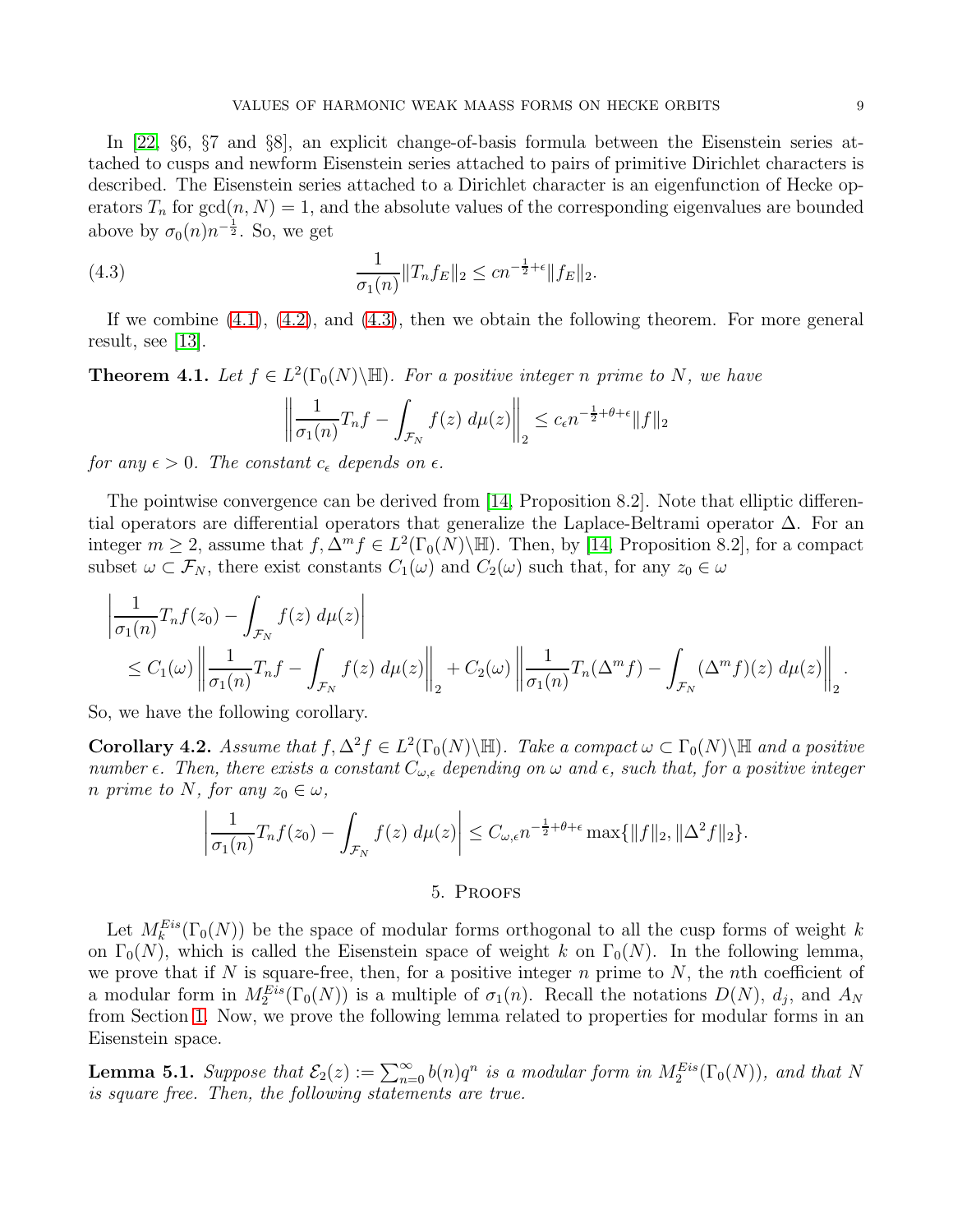(1) There exists a constant c such that for every positive integer n prime to  $N$ ,

$$
b(n) = c\sigma_1(n).
$$

(2) Assume that the constant term of  $\mathcal{E}_2(z)$  at cusp  $1/d_i$  is  $c_{d_i}$ . Let  $A_j$  be the matrix obtained from A by replacing the jth column of A with a column matrix whose ith component is  $c_{d_i}$ . Then

$$
\mathcal{E}_2(z) = \sum_{1 \le j \le D(N)-1} \frac{\det(A_j)}{\det(A_N)} (E_2(z) - d_j E_2(d_j z)).
$$

*Proof.* (1) We claim that there is a basis of  $M_2^{Eis}(\Gamma_0(N))$  consisting of modular forms  $E_2(z)$  –  $dE_2(dz)$ , where  $d \neq 1$  are the divisors of N. Assume that the claim is true. Then,  $\mathcal{E}_2(z)$  can be expressed as a linear combination of  $E_2(z) - d_j E_2(d_j z)$  having the form

$$
\mathcal{E}_2(z) = \sum_{1 \le j \le D(N)-1} a_j (E_2(z) - d_j E_2(d_j z)).
$$

Recall that  $E_2$  has the Fourier expansion of the form

(5.1) 
$$
E_2(z) = 1 - 24 \sum_{n=1}^{\infty} \sigma_1(n) q^n.
$$

Then, the *n*th coefficient of  $\mathcal{E}_2(z)$  is given by

<span id="page-9-0"></span>
$$
-24\sum_{1\leq j\leq D(N)-1}a_j(\sigma_1(n)-d_j\sigma_1(n/d_j))
$$

for  $n > 0$ , and  $a_j$  does not depend on n. Here,  $\sigma_1(n/d) = 0$  if n is not divisible by d. Thus, we have the proof of the lemma.

Now, we prove the claim. Suppose that

$$
\sum_{1 \le j \le D(N)-1} a_j (E_2(z) - d_j E_2(d_j z)) = 0,
$$

where  $a_j$  are complex numbers. We assume that complex numbers  $a_j$  are not all zero. Then, we have

$$
\sum_{1 \le j \le D(N)-1} a_j E_2(z) = \sum_{1 \le j \le D(N)-1} a_j d_j E_2(d_j z).
$$

Comparing the *n*th coefficients of the forms on both sides for *n* prime to  $N$ , we have

$$
\sum_{1 \le j \le D(N)-1} a_j E_2(z) = \sum_{1 \le j \le D(N)-1} a_j d_j E_2(d_j z) = 0.
$$

Take the smallest positive integer  $d_{j_0}|N$  such that  $a_{j_0}\neq 0$ . Then, we have

$$
-a_{j_0}d_{j_0}E_2(d_{j_0}z) = \sum_{1 \le j \le D(N)-1} a_j d_j E_2(d_j z) - a_{j_0}d_{j_0}E_2(d_{j_0}z).
$$

Comparing the  $d_{j_0}$ <sup>th</sup> coefficients of the forms on both sides, we have  $a_{j_0} = 0$ . This is a contradiction. Therefore, the modular forms  $E_2(z) - dE_2(dz)$ ,  $d|N$  and  $d \neq 1$ , are linearly independent.

Let us note

$$
\dim_{\mathbb{C}} M_2^{Eis}(\Gamma_0(N)) = D(N) - 1.
$$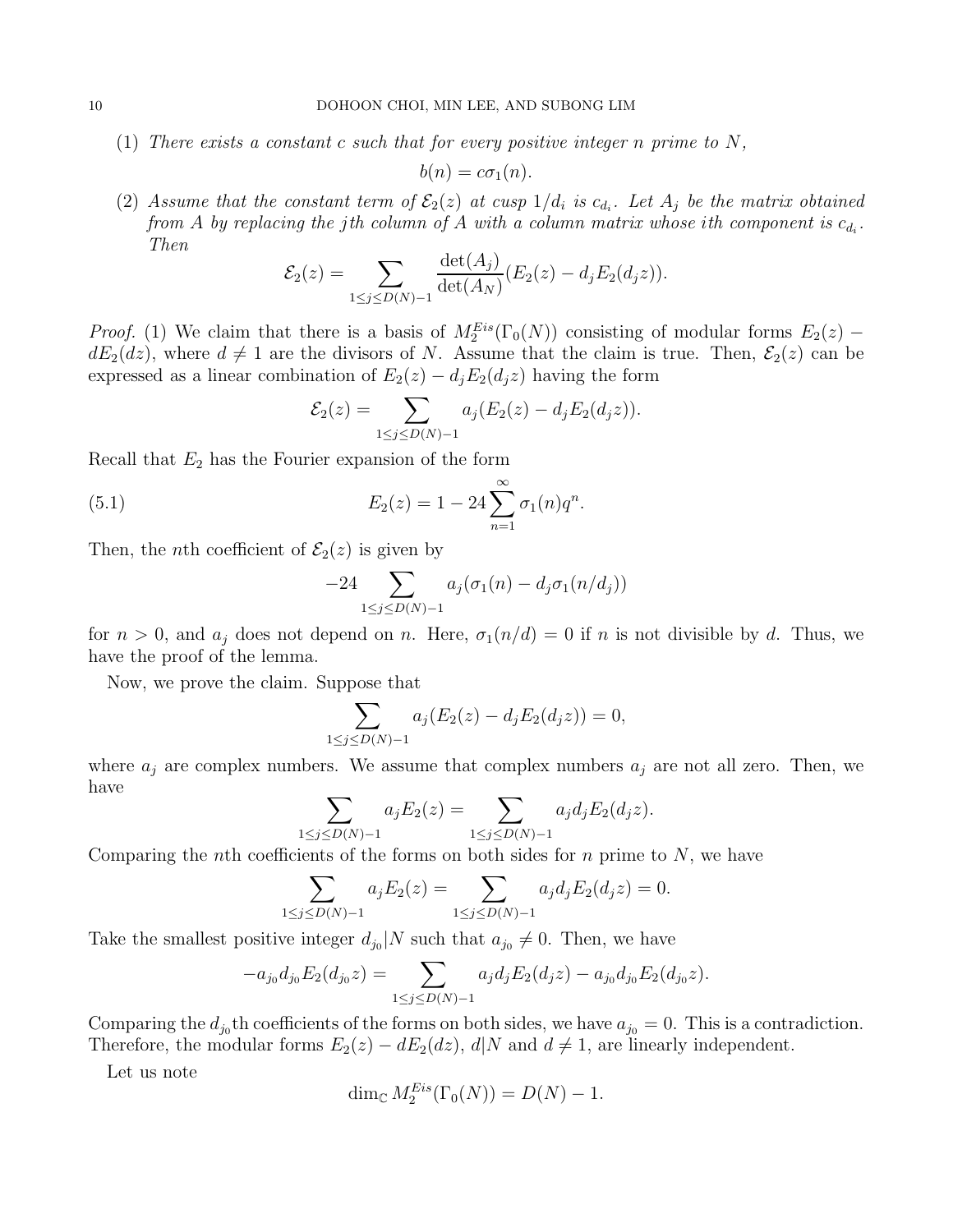since  $N$  is square free. Thus,

$$
\{(E_2(z) - dE_2(dz) : d \mid N \text{ and } d \neq 1\}
$$

is a basis of  $M_2^{Eis}(\Gamma_0(N))$ . This completes the proof of the claim.

(2) From the proof of (1), we may assume that

$$
\mathcal{E}_2(z) = \sum_{1 \le j \le D(N)-1} a_j (E_2(z) - d_j E_2(d_j z)).
$$

Let us note that  $E_2(z) - \frac{3}{\pi \text{Im}}$  $\frac{3}{\pi \text{Im}(z)}$  is a non-holomorphic modular form of weight 2 on  $SL_2(\mathbb{Z})$ . By direct computation, there are  $\gamma \in SL_2(\mathbb{Z})$  and  $\mu_j \in \mathbb{Z}$  such that

$$
\begin{pmatrix} d_j & 0 \\ 0 & 1 \end{pmatrix} \begin{pmatrix} 1 & 0 \\ d_i & 1 \end{pmatrix} = \gamma \begin{pmatrix} 1 & \mu_j \\ 0 & d_j/\gcd(d_j, d_i) \end{pmatrix} \begin{pmatrix} \gcd(d_j, d_i) & 0 \\ 0 & 1 \end{pmatrix}
$$

Thus,

$$
(E_2(z) - d_j E_2(d_j z))|_2\left(\begin{matrix}1 & 0\\ d_i & 1\end{matrix}\right) = E_2(z) - \frac{\gcd(d_j, d_i)^2}{d_j} E_2\left(\frac{\gcd(d_j, d_i)^2}{d_j}z + \frac{\mu_j \gcd(d_j, d_i)}{d_j}\right).
$$

This implies that  $a_j$  are the solution of the system

$$
c_{d_i} = \sum_{1 \le j \le D(N)-1} \left(1 - \frac{\gcd(d_j, d_i)^2}{d_j}\right) a_j
$$

for  $1 \leq i \leq D(N) - 1$ . Thus, the Cramer's rule completes the proof.

Now, we prove Theorem [1.1.](#page-3-0)

Proof. Note that

$$
\{E_2(z) - dE_2(dz) \mid d \mid N, \ d \neq 1\}
$$

forms a basis of  $M_2^{Eis}(\Gamma_0(N))$  by the proof of Lemma [5.1.](#page-8-2) Therefore, we can take a modular form  $\mathcal{E}_2 \in M_2^{Eis}(\Gamma_0(N))$  such that the constant term of  $\mathcal{E}_2$  at each cusp except cusps equivalent to  $i\infty$ is the same as that of  $f_{\theta}$ . Suppose that  $\mathcal{E}_2$  has the Fourier expansion of the form

$$
\mathcal{E}_2(z) = \sum_{n=0}^{\infty} b(n)q^n.
$$

Note that, by  $(2.1)$  and  $(2.2)$ , we have

$$
\frac{2\pi i}{e_{\tau}} \text{Res}_{\tau} f_{\theta} = \nu_{\tau}^{(N)}(f)
$$

for  $\tau \in \mathcal{F}_N$ . Thus, from [\[11,](#page-15-4) Lemma 3.1], we obtain

<span id="page-10-0"></span>(5.2) 
$$
(f_{\theta} - \mathcal{E}_{2}, \xi_{0}(j_{N,m}))_{reg} = \beta_{N,m}(a_{\theta}(0) - b(0)) + a_{\theta}(m) - b(m) + \sum_{\tau \in \mathcal{F}_{N}} \nu_{\tau}^{(N)}(f)j_{N,m}(\tau),
$$

where  $a_{\theta}(m)$  is the mth Fourier coefficient of  $f_{\theta}$  and  $\xi_0$  is a differential operator defined by

$$
\xi_0(f)(z) := 2i \frac{\partial}{\partial \bar{z}} f(z).
$$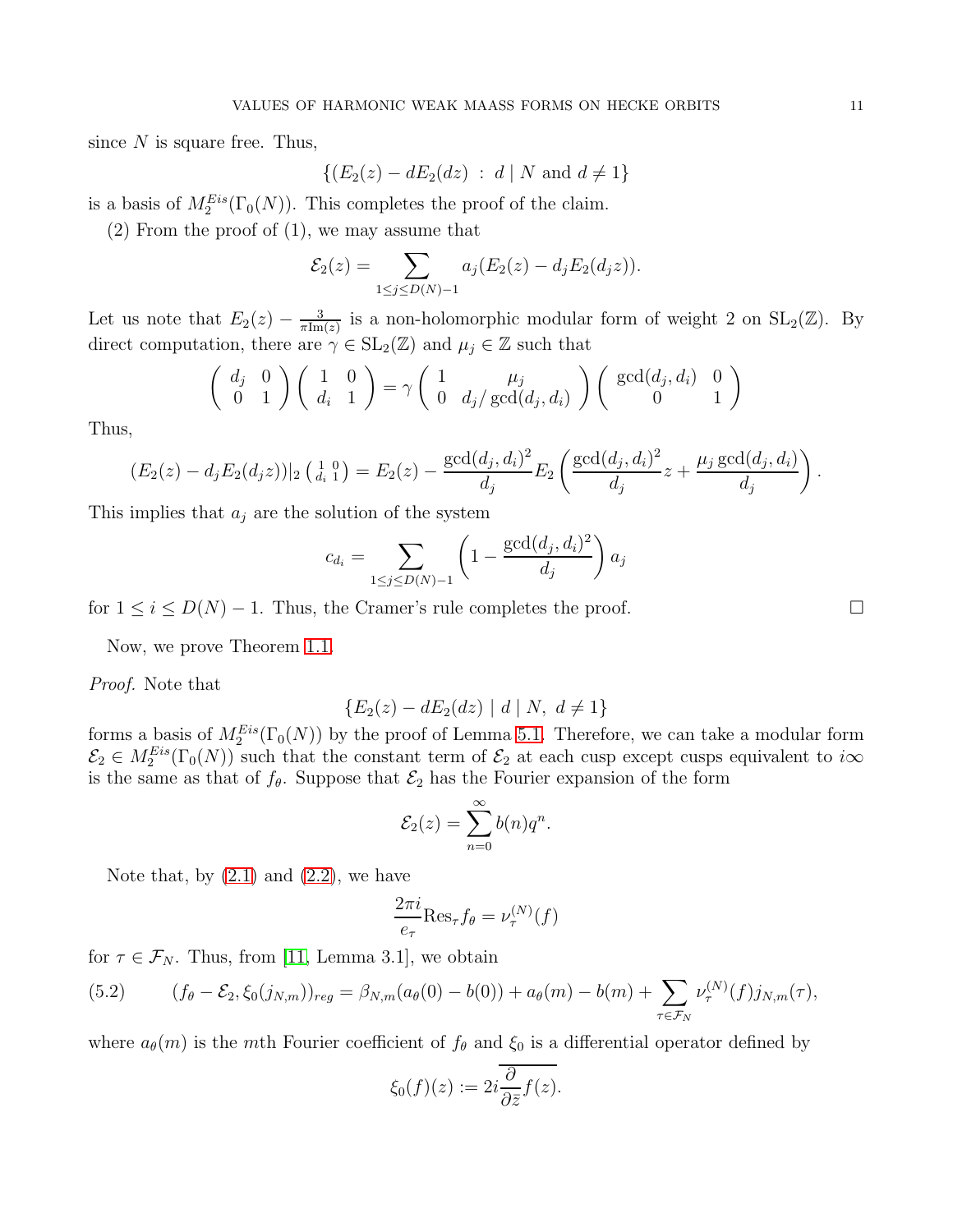By the same argument in the proof of [\[11,](#page-15-4) Lemma 3.1], we have

<span id="page-11-0"></span>(5.3) 
$$
(f_{\theta} - \mathcal{E}_{2}, \xi_{0}(J_{N,m}))_{reg} = a_{\theta}(m) - b(m) + \sum_{\tau \in \mathcal{F}_{N}} \nu_{\tau}^{(N)}(f) J_{N,m}(\tau).
$$

Note that  $\xi_0(j_{N,m}) = \xi_0(J_{N,m})$  since  $J_{N,m}(z) = j_{N,m}(z) - \beta_{N,m}$ . Therefore, from [\(5.2\)](#page-10-0) and [\(5.3\)](#page-11-0), we have

<span id="page-11-1"></span>
$$
(5.4) \qquad a_{\theta}(0) - b(0) = \frac{1}{\beta_{N,m}} \left( \sum_{\tau \in \mathcal{F}_N} \nu_{\tau}^{(N)}(f) J_{N,m}(\tau) - \sum_{\tau \in \mathcal{F}_N} \nu_{\tau}^{(N)}(f) j_{N,m}(\tau) \right) = - \sum_{\tau \in \mathcal{F}_N} \nu_{\tau}^{(N)}(f).
$$

Proposition [3.1](#page-5-2) implies that

<span id="page-11-2"></span>
$$
(f_{\theta}-\mathcal{E}_2,\xi_0(j_{N,m}))_{reg}=0.
$$

Therefore, from [\(5.3\)](#page-11-0), we have

(5.5) 
$$
a_{\theta}(m) - b(m) = -\sum_{\tau \in \mathcal{F}_N} \nu_{\tau}^{(N)}(f) J_{N,m}(\tau)
$$

for every positive integer m. Thus, from  $(5.4)$  and  $(5.5)$ , we obtain

(5.6) 
$$
f_{\theta}(z) - \mathcal{E}_{2}(z) = -\sum_{\tau \in \mathcal{F}_{N}} \nu_{\tau}^{(N)}(f) - \sum_{m=1}^{\infty} \left( \sum_{\tau \in \mathcal{F}_{N}} \nu_{\tau}^{(N)}(f) J_{N,m}(\tau) \right) q^{m}.
$$

<span id="page-11-3"></span>By [\(1.1\)](#page-3-1) and the Fourier expansion of  $E_2$  given in [\(5.1\)](#page-9-0),  $f_\theta$  has the Fourier expansion of the form

(5.7) 
$$
f_{\theta}(z) = h_{\infty} + \sum_{n=1}^{\infty} \sum_{d|n} dc(d)q^{n} - \frac{k}{12} + 2k \sum_{n=1}^{\infty} \sigma_1(n)q^{n}.
$$

Let us note that the constant term of  $f_{\theta}$  at cusp t is  $\nu_t^{(N)}$  $t_t^{(N)}(f) - k/12$ . Suppose that m is prime to N. Then, Lemma [5.1](#page-8-2) implies that

(5.8) 
$$
b(m) = -24 \left( \sum_{1 \le j \le D(N)-1} \frac{\det(A_{f,j})}{\det(A_N)} \right) \sigma_1(m).
$$

Here,  $A_{f,j}$  is a matrix obtained from  $A_N$  by replacing the jth column of  $A_N$  with a column matrix whose *i*th component is  $\frac{\nu_{1/d_i}^{(N)}(f)}{N}$  $\frac{d_1/d_i(J)}{\alpha_{1/d_i}} - \frac{k}{12}$ . Let us note that if  $gcd(m, N) = 1$ , then  $J_{N,m} = J_{N,1}|T_m$ . Therefore, by  $(5.5)$ ,  $(5.7)$ , and  $(5.8)$ , we have

<span id="page-11-4"></span>
$$
-J_{N,1}(T_m.D_f) = -J_{N,m}(D_f) = -\sum_{\tau \in \mathcal{F}_N} \nu_{\tau}^{(N)}(f) J_{N,m}(\tau) = a_{\theta}(m) - b(m)
$$

$$
= \sum_{d|m} dc(d) + 24 \left( \sum_{1 \le j \le D(N)-1} \frac{\det(A_{f,j})}{\det(A_N)} + \frac{k}{12} \right) \sigma_1(m).
$$

 $\Box$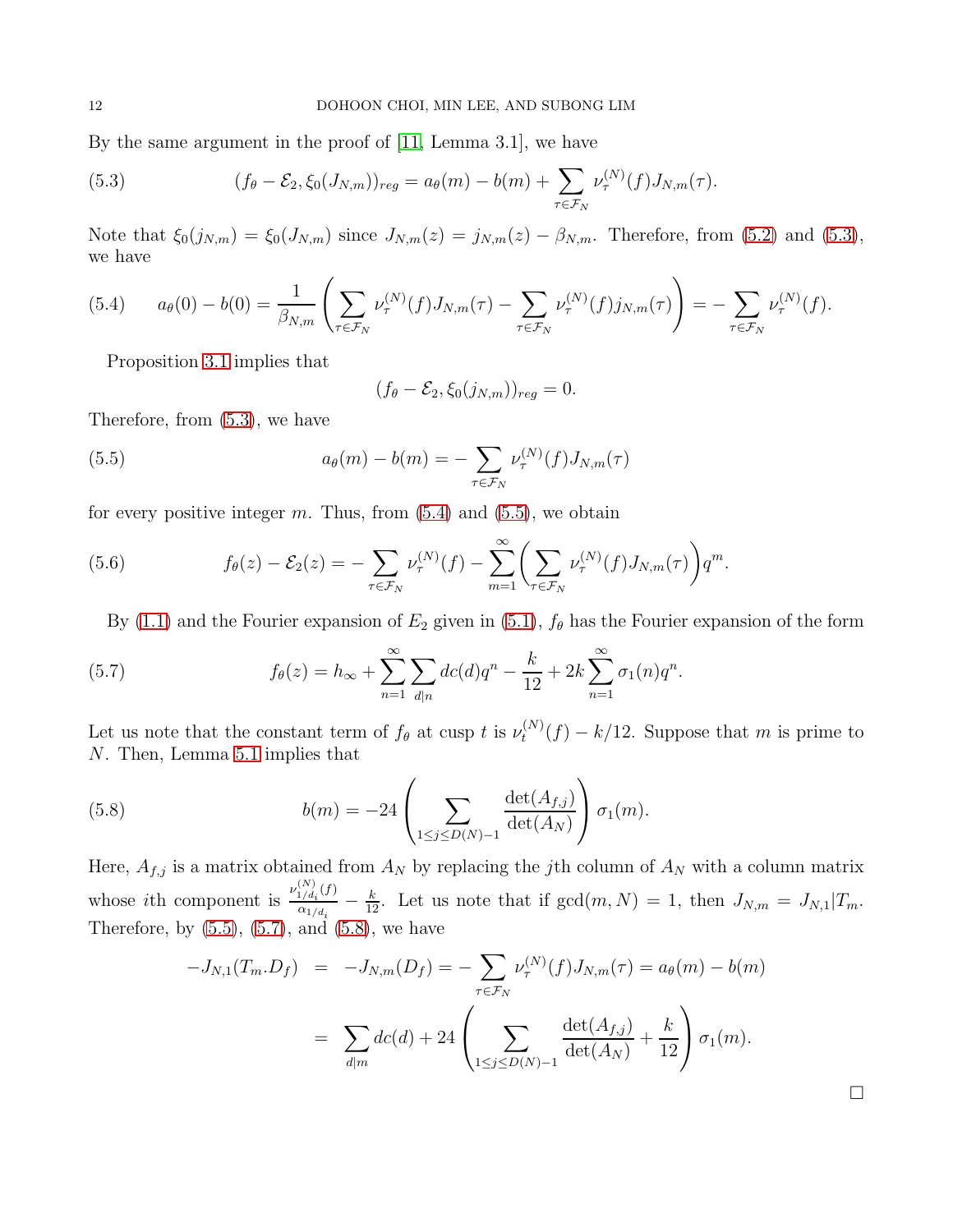To prove Theorem [1.3,](#page-3-2) we follow the argument of the proof of [\[15,](#page-16-7) Proposition 3]. We fix  $\epsilon > 0$ . Let  $\psi_{\epsilon} : \mathbb{R}_{>0} \to \mathbb{R}$  be a  $C^{\infty}$  function with  $0 \leq \psi_{\epsilon}(y) \leq 1$  for all  $y \in \mathbb{R}_{>0}$  and

<span id="page-12-0"></span>
$$
\psi_{\epsilon}(y) = \begin{cases} 0, & \text{if } y \le 1, \\ 1, & \text{if } y > 1 + \epsilon. \end{cases}
$$

For a positive integer  $n$ , consider the Poincaré series defined by

(5.9) 
$$
P_{n,\epsilon}(z) := \sum_{\gamma \in \Gamma_0(N)_{\infty} \backslash \Gamma_0(N)} \psi_{\epsilon}(\text{Im}(\gamma z)) e(-n(\gamma z)).
$$

From this, we obtain the following proposition.

<span id="page-12-4"></span>**Proposition 5.2.** Let  $\theta$  be given as in Section [4.](#page-7-0) Fix  $n \in \mathbb{Z}_{\geq 1}$ ,  $\epsilon > 0$ , and  $z_0 \in \mathbb{H}$ . For any positive integer m prime to N and any  $\epsilon' > 0$ , we have

$$
\left|\frac{1}{\sigma_1(m)}\left\{\sum_{\substack{ad=m,\\b\pmod{d}}}J_{N,n}\left(\frac{az_0+b}{d}\right)-\sum_{\substack{ad=m,\\b\pmod{d}}}P_{n,\epsilon}\left(\frac{az_0+b}{d}\right)\right\}-\lim_{\epsilon''\to 0}\int_{\mathcal{F}_N(\epsilon'')}J_{N,n}(z)\ d\mu(z)\right|\right|
$$
  

$$
\leq C_{z_0,\epsilon'}m^{-\frac{1}{2}+\theta+\epsilon'}\max\{\|F_{n,\epsilon}\|_2,\|\Delta^2F_{n,\epsilon}\|_2\},
$$

where  $F_{n,\epsilon} := J_{N,n} - P_{n,\epsilon}$  and  $C_{z_0,\epsilon'}$  is the constant given as in Corollary [4.2.](#page-8-3)

*Proof.* For a positive integer n, let  $P_{n,\epsilon}$  be the Poincaré series as in [\(5.9\)](#page-12-0). From [\[11,](#page-15-4) Theorem 2.1], it follows that  $F_{n,\epsilon} \in L^2(\Gamma_0(N)\backslash \mathbb{H})$  for a fixed  $n \geq 1$ .

Recall that for  $\phi \in L^2(\Gamma_0(N)\backslash\mathbb{H})$  and  $m\geq 1$  with  $\gcd(m,N)=1$ , the normalized Hecke operator  $\mathcal{T}_m$  can be represented by

$$
T_m \phi(z) = \sum_{\gamma \in T(m)} \phi(\gamma z).
$$

By Corollary [4.2,](#page-8-3) we find that for any  $\epsilon' > 0$  and m

<span id="page-12-1"></span>
$$
(5.10) \qquad \left|\frac{1}{\sigma_1(m)}(T_m F_{n,\epsilon})(z_0) - \int_{\mathcal{F}_N} F_{n,\epsilon}(z) \, d\mu(z)\right| \leq C_{z_0,\epsilon'} m^{-\frac{1}{2}+\epsilon'+\theta} \max\{\|F_{n,\epsilon}\|_2, \|\Delta^2 F_{n,\epsilon}\|_2\}.
$$

<span id="page-12-2"></span>For  $z_0 \in \mathbb{H}$ , we have

(5.11) 
$$
\frac{1}{\sigma_1(m)} T_m F_{n,\epsilon}(z_0) = \frac{1}{\sigma_1(m)} \left\{ \sum_{\substack{ad=m, \\ b \pmod{d}}} J_{N,n} \left( \frac{az_0 + b}{d} \right) - \sum_{\substack{ad=m, \\ b \pmod{d}}} P_{n,\epsilon} \left( \frac{az_0 + b}{d} \right) \right\}.
$$

Note that

$$
\lim_{\epsilon'' \to 0} \int_{\mathcal{F}_N(\epsilon'')} P_{n,\epsilon}(z) \frac{dx \, dy}{y^2} = \int_{\Gamma_0(N)_{\infty} \backslash \mathbb{H}} \psi_{\epsilon}(y) e^{-2\pi i n z} \frac{dx dy}{y^2} = \int_0^{\infty} \psi_{\epsilon}(y) e^{2\pi n y} \frac{dy}{y^2} \cdot \int_0^1 e^{2\pi i n x} dx = 0
$$

for every positive integer  $n$ . So, we get

<span id="page-12-3"></span>(5.12) 
$$
\int_{\mathcal{F}_N} F_{n,\epsilon}(z) d\mu(z) = \lim_{\epsilon'' \to 0} \int_{\mathcal{F}_N(\epsilon'')} J_{N,n}(z) d\mu(z).
$$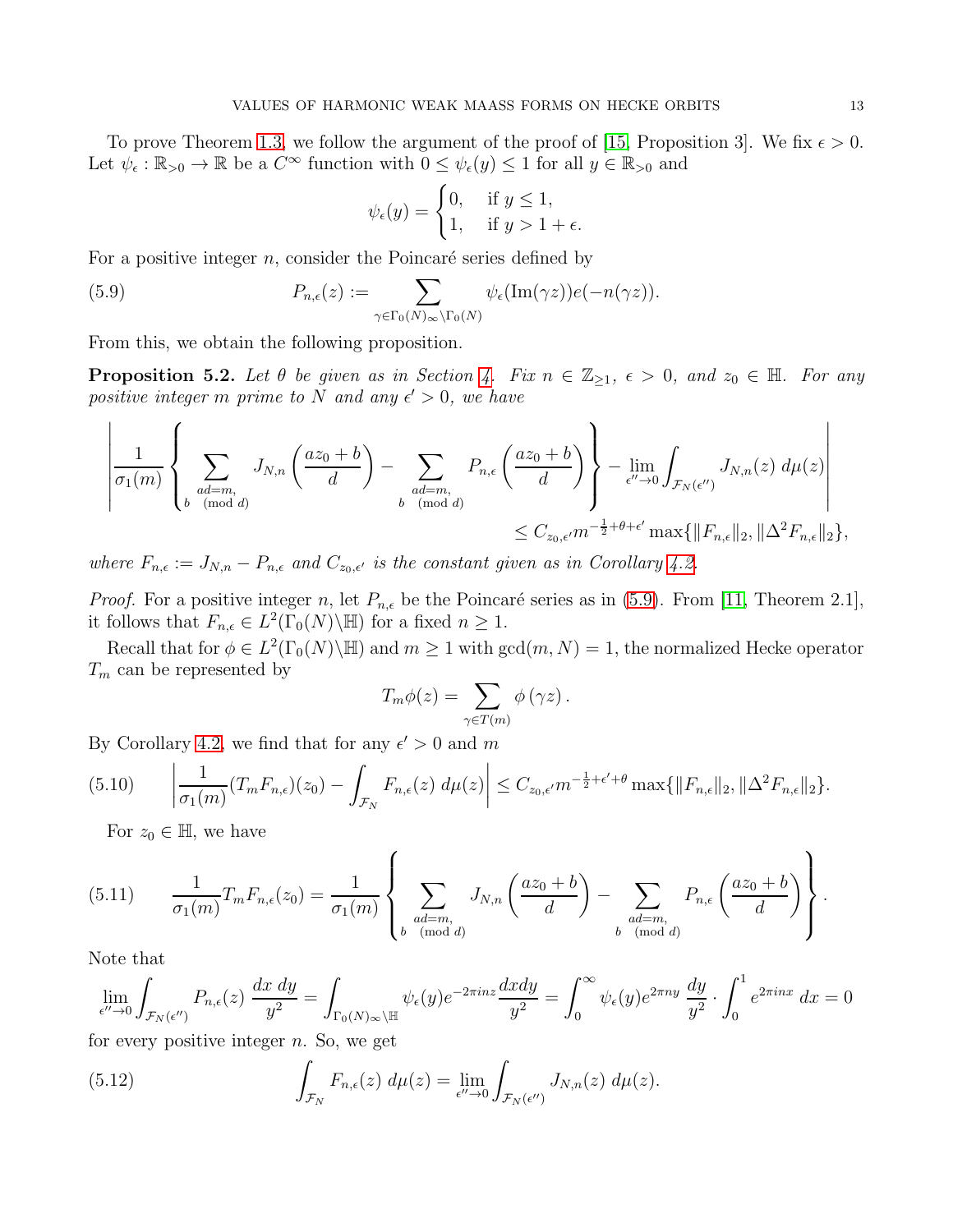If we combine  $(5.10)$ ,  $(5.11)$ , and  $(5.12)$ , then we get the desired result.

We define

$$
Q_{1,\epsilon}(z) := \psi_{\epsilon}(\text{Im}(\tilde{z}))e(-\tilde{z})
$$

for  $\epsilon > 0$ . Then, we obtain the following proposition.

<span id="page-13-1"></span>**Proposition 5.3.** For any m with  $gcd(m, N) = 1$ , we obtain

$$
(5.13) \quad \left| \frac{1}{\sigma_1(m)} \left( J_{N,1}(T_m.D_f) - Q_{1,\epsilon}(T_m.D_f) \right) - h_f \lim_{\epsilon'' \to 0} \int_{\mathcal{F}_N(\epsilon'')} J_{N,1}(z) d\mu(z) \right|
$$
  

$$
\leq H_f C(f,\epsilon') m^{-\frac{1}{2} + \theta + \epsilon'} \max\{\|F_{1,\epsilon}\|_2, \|\Delta^2 F_{1,\epsilon}\|_2\},
$$

where  $h_f$  denotes the sum of the orders of zero or pole of f at  $Q_\tau$  on  $Y_0(N)$ .

*Proof.* Let  $\epsilon > 0$  be fixed. Note that

$$
J_{N,1}(T_m.D_f) = \sum_{\tau \in \mathcal{F}_N} \nu_{\tau}^{(N)}(f) \sum_{\substack{ad=m\\ b \pmod{d}}} J_{N,1}\left(\frac{a\tau + b}{d}\right)
$$

and

$$
P_{1,\epsilon}(T_m.D_f) = \sum_{\tau \in \mathcal{F}_N} \nu_{\tau}^{(N)}(f) \sum_{\substack{ad=m, \\ b \pmod{d}}} P_{1,\epsilon}\left(\frac{a\tau + b}{d}\right).
$$

Therefore, by Proposition [5.2,](#page-12-4) for any m with  $gcd(m, N) = 1$ , we have

<span id="page-13-0"></span>
$$
(5.14) \quad \left| \frac{1}{\sigma_1(m)} \left( J_{N,1}(T_m.D_f) - P_{1,\epsilon}(T_m.D_f) \right) - h_f \lim_{\epsilon'' \to 0} \int_{\mathcal{F}_N(\epsilon'')} J_{N,1}(z) d\mu(z) \right|
$$
  

$$
\leq H_f C(f,\epsilon') m^{-\frac{1}{2} + \theta + \epsilon'} \max\{\|F_{1,\epsilon}\|_2, \|\Delta^2 F_{1,\epsilon}\|_2\},
$$

for any  $\epsilon' > 0$ , where  $H_f := \sum_{\tau \in \mathcal{F}_N} |\nu_{\tau}^{(N)}(f)|$  and  $C(f, \epsilon') := \max\{C_{\tau, \epsilon'} | \tau \in \mathcal{F}_N, \nu_{\tau}^{(N)}(f) \neq 0\}.$ Recall that  $\tilde{z}$  is a unique complex number in  $\mathcal{F}_N$  which is equivalent to z under the action of

 $\Gamma_0(N)$ . If Im( $\tilde{z}$ ) > 1, then for any  $\gamma \in \Gamma_0(N)$ , Im( $\gamma \tilde{z}$ )  $\leq 1$  unless  $\gamma \in \Gamma_0(N)_{\infty}$ .

Suppose that  $\text{Im}(\tilde{z}) \leq 1$  and that there exists  $\gamma \in \Gamma_0(N)$  such that  $\text{Im}(\gamma \tilde{z}) > 1$ . Then, there exists  $\ell \in \mathbb{Z}$  such that  $-\frac{1}{2} < \text{Re}(\gamma \tilde{z}) + \ell \le \frac{1}{2}$  $\frac{1}{2}$ , and so

$$
\gamma \tilde{z} + \ell = \begin{pmatrix} 1 & \ell \\ 0 & 1 \end{pmatrix} \gamma \tilde{z} \in \mathcal{F}_N.
$$

Since  $\left(\begin{array}{c}1 \ell\\0 \end{array}\right)$   $\gamma \in \Gamma_0(N)$ , we have  $\gamma \tilde{z} + \ell = \tilde{z}$ , so  $\text{Im}(\gamma \tilde{z}) = \text{Im}(\tilde{z}) \leq 1$ , which is a contradiction. Therefore, if Im( $\tilde{z} \leq 1$ , then for any  $\gamma \in \Gamma_0(N)$ , we get Im( $\gamma \tilde{z} \leq 1$ .

Thus, we have

$$
P_{1,\epsilon}(z) = P_{1,\epsilon}(\tilde{z}) = \sum_{\gamma \in \Gamma_0(N)_{\infty} \backslash \Gamma_0(N)} \psi_{\epsilon}(\text{Im}(\gamma \tilde{z})) e(-\gamma \tilde{z}) = Q_{1,\epsilon}(z).
$$

Therefore, from  $(5.14)$ , we obtain the desired result.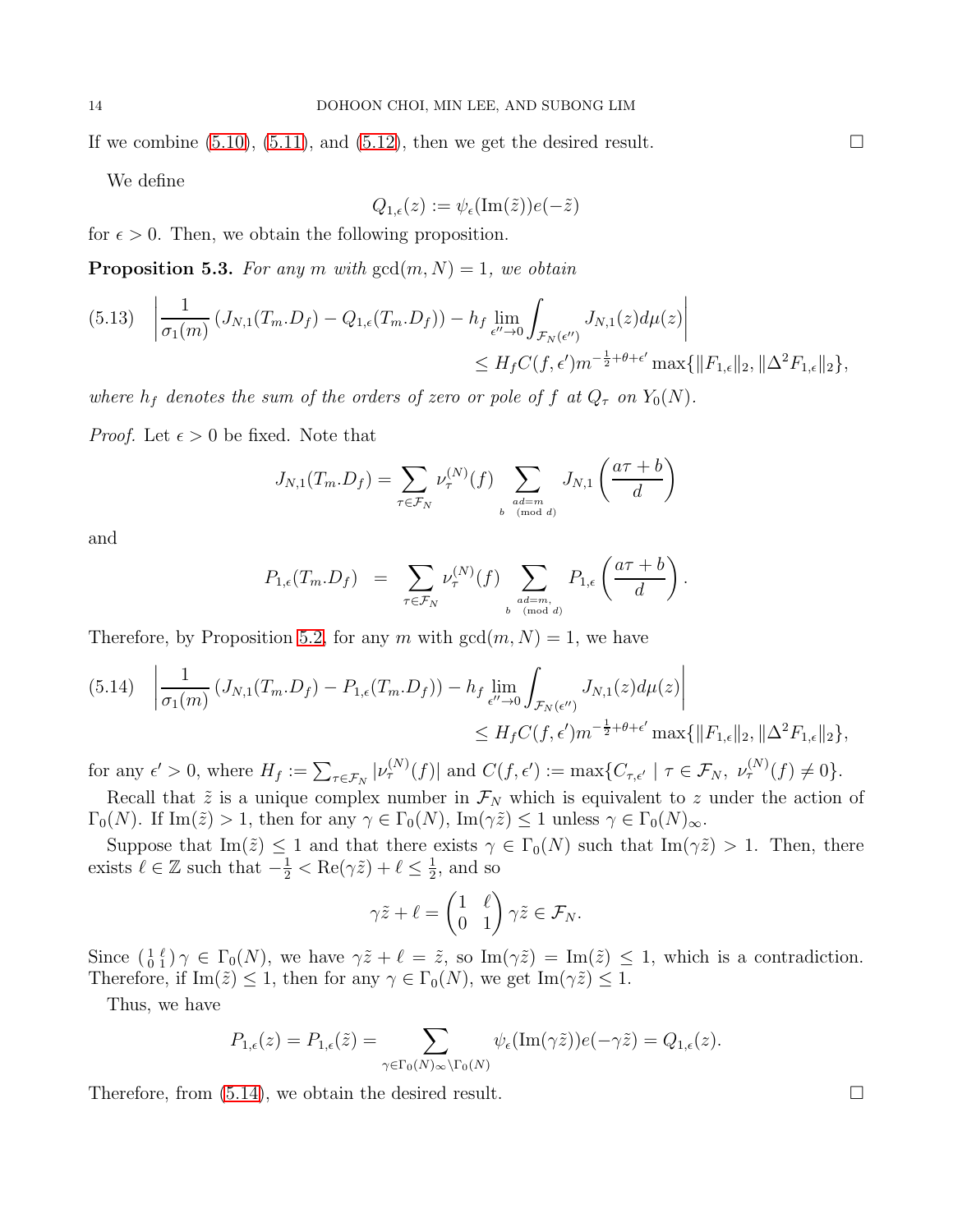From Proposition [5.2](#page-12-4) and Proposition [5.3,](#page-13-1) we obtain the following theorem. This gives the distribution of values of  $J_{N,1}$  on Hecke orbits.

# <span id="page-14-1"></span>Theorem 5.4. We have

$$
\lim_{m\to\infty}\frac{1}{\sigma_1(m)}\left(J_{N,1}(T_m.D_f) - e\left(\left(T_m.D_f\right)_{>1}\right)\right) = \frac{3h_f}{\pi[\mathrm{SL}_2(\mathbb{Z}) : \Gamma_0(N)]} \lim_{\epsilon''\to 0} \int_{\mathcal{F}_N(\epsilon'')} J_{N,1}(z) \frac{dxdy}{y^2}
$$

*Proof.* Let  $\epsilon > 0$  be fixed. For any positive integer m which is prime to N, we have

<span id="page-14-0"></span>
$$
\left| \frac{1}{\sigma_1(m)} \left( J_{N,1}(T_m, D_f) - e\left( (T_m, D_f)_{>1} \right) \right) - h_f \lim_{\epsilon'' \to 0} \int_{\mathcal{F}_N(\epsilon'')} J_{N,1}(z) d\mu(z) \right|
$$
\n
$$
\leq \left| \frac{1}{\sigma_1(m)} \left( J_{N,1}(T_m, D_f) - Q_{1,\epsilon}(T_m, D_f) \right) - h_f \lim_{\epsilon'' \to 0} \int_{\mathcal{F}_N(\epsilon'')} J_{N,1}(z) d\mu(z) \right|
$$
\n
$$
+ \frac{1}{\sigma_1(m)} |Q_{1,\epsilon}(T_m, D_f) - e\left( (T_m, D_f)_{>1} \right)|.
$$

Note that

(5.16) 
$$
|Q_{1,\epsilon}(T_m \cdot D_f) - e(-\langle T_m \cdot D_f \rangle)_{>1}|
$$
  
\n
$$
\leq \sum_{\substack{\tau \in \mathcal{F}_N \\ \nu_{\tau}^{(N)}(f) \neq 0}} |\nu_{\tau}^{(N)}(f)| \sum_{\gamma \in T(m)} \begin{cases} |\psi_{\epsilon}(\text{Im}(\widetilde{\gamma \tau}) - 1| |e(-\widetilde{\gamma \tau})|, & \text{if } 1 < \text{Im}(\widetilde{\gamma \tau}) \leq 1 + \epsilon, \\ 0, & \text{otherwise.} \end{cases}
$$

Now, we follow the proof of [\[15,](#page-16-7) Proposition 3]. Fix  $0 < \epsilon < \frac{1}{4}$  and consider the incomplete Eisenstein series

$$
g_{\epsilon}(z) := \sum_{\gamma \in \Gamma_0(N)_{\infty} \backslash \Gamma_0(N)} \phi_{\epsilon}(\text{Im}\gamma z),
$$

where  $\phi_{\epsilon} : \mathbb{R}_{>0} \to \mathbb{R}$  is a smooth function supported in  $(1 - \epsilon, 1 + 2\epsilon)$  with  $0 \leq \phi_{\epsilon}(y) \leq 1$  for all  $y \in \mathbb{R}_{>0}$  and  $\phi_{\epsilon}(y) = 1$  for  $1 \le y \le 1 + \epsilon$ . By Corollary [4.2,](#page-8-3) we see that for any  $\epsilon' > 0$ ,  $z_0 \in \mathbb{H}$ , and m with  $gcd(m, N) = 1$ ,

$$
(5.17) \qquad \left|\frac{1}{\sigma_1(m)}T_m g_\epsilon(z_0) - \int_{\mathcal{F}_N} g_\epsilon(z) d\mu(z)\right| \leq C_{z_0,\epsilon'} m^{-\frac{1}{2}+\epsilon'+\theta} \max\{\|g_\epsilon\|_2, \|\Delta^2 g_\epsilon\|_2\}.
$$

Then, there exists a constant  $D(f, \epsilon')$  such that

$$
(5.18) \frac{1}{\sigma_1(m)} |Q_{1,\epsilon}(T_m, D_f) - e(- (T_m, D_f)_{>1})| \leq \frac{e^{2\pi(1+\epsilon)}}{\sigma_1(m)} \sum_{\substack{\tau \in \mathcal{F}_N \\ \nu_\tau^{(N)}(f) \neq 0}} |\nu_\tau^{(N)}(f)| (T_m g_\epsilon)(\tau)
$$
  

$$
\leq C_f e^{2\pi(1+\epsilon)} \left( \int_{\mathcal{F}_N} g_\epsilon(z) d\mu(z) + D(f, \epsilon') m^{-\frac{1}{2} + \theta + \epsilon'} \max\{||g_\epsilon||_2, ||\Delta^2 g_\epsilon||_2\} \right),
$$
  
where  $C_f := \#\left\{ \tau \in \mathcal{F}_N \middle| \nu_\tau^{(N)}(f) \neq 0 \right\} \times \max\left\{ \left| \nu_\tau^{(N)}(f) \right| \middle| \tau \in \mathcal{F}_N \right\}.$ 

.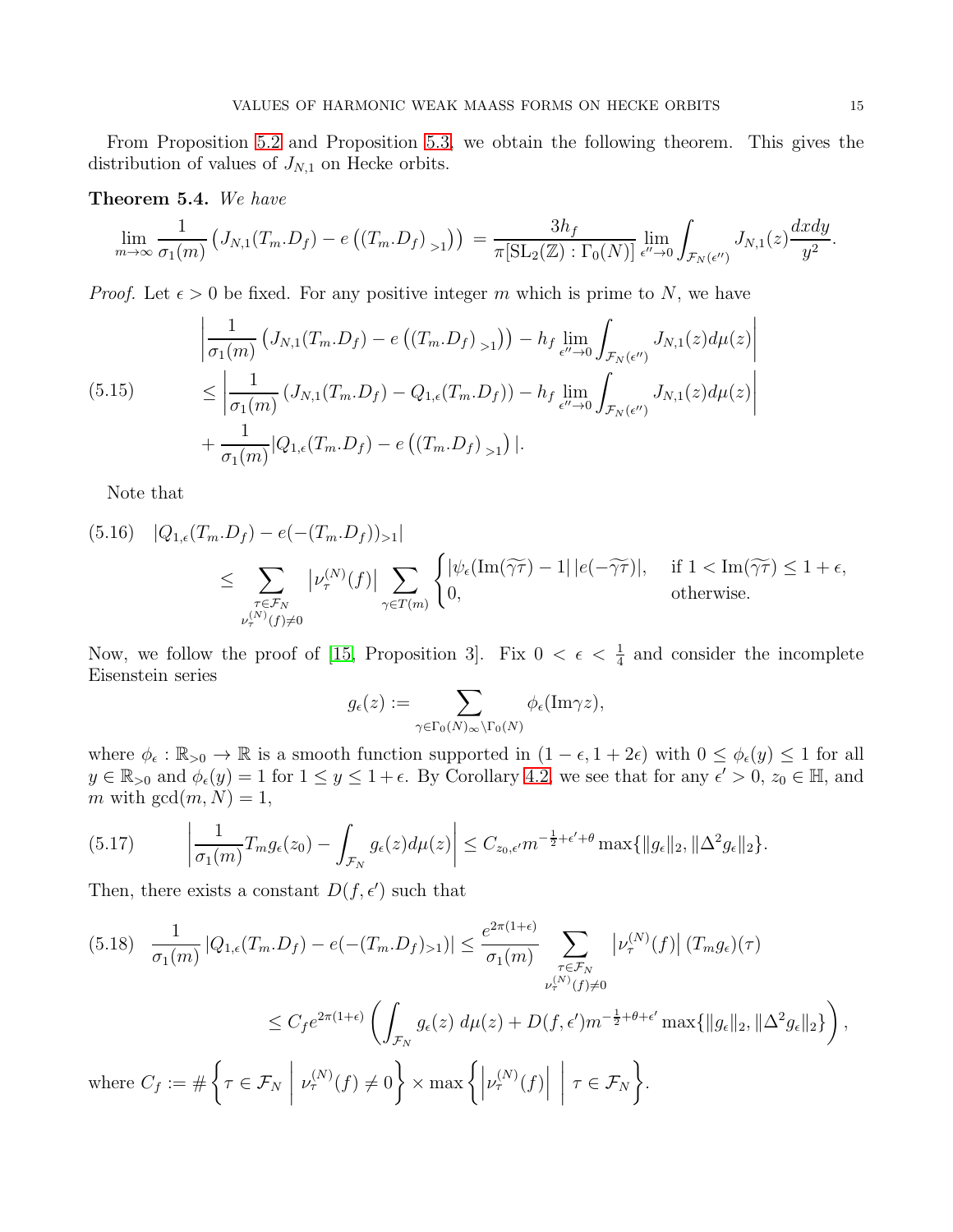Therefore, from Proposition [5.3](#page-13-1) and [\(5.15\)](#page-14-0), we have (5.19)

<span id="page-15-9"></span>
$$
\left| \frac{1}{\sigma_1(m)} \left( J_{N,1}(T_m \cdot D_f) - e\left( \left( T_m \cdot D_f \right)_{>1} \right) \right) - h_f \lim_{\epsilon'' \to 0} \int_{\mathcal{F}_N(\epsilon'')} J_{N,1}(z) d\mu(z) \right|
$$
  
\n
$$
\leq \left( H_f C(f, \epsilon') \max\{ \|F_{1,\epsilon}\|_2, \|\Delta^2 F_{1,\epsilon}\|_2 \} + C_f e^{2\pi (1+\epsilon)} D(f, \epsilon') \max\{ \|g_{\epsilon}\|_2, \|\Delta^2 g_{\epsilon}\|_2 \} \right) m^{-\frac{1}{2} + \theta + \epsilon'}
$$
  
\n
$$
+ C_f e^{2\pi (1+\epsilon)} \int_{\mathcal{F}_N} g_{\epsilon}(z) d\mu(z).
$$

For a fixed  $\epsilon$ , taking  $m \to \infty$ , we get

$$
(5.20) \quad \lim_{m \to \infty} \frac{1}{\sigma_1(m)} \left( J_{N,1}(T_m, D_f) - e\left( \left(T_m, D_f\right)_{>1} \right) \right)
$$

$$
= h_f \lim_{\epsilon'' \to 0} \int_{\mathcal{F}_N(\epsilon'')} J_{N,1}(z) d\mu(z) + C_f e^{2\pi (1+\epsilon)} \int_{\mathcal{F}_N} g_{\epsilon}(z) d\mu(z).
$$

Note that [\(5.19\)](#page-15-9) holds for any fixed  $0 < \epsilon < \frac{1}{4}$ . Since

$$
\int_{\mathcal{F}_N} g_{\epsilon}(z) d\mu(z) = \frac{3}{\pi [\mathrm{SL}_2(\mathbb{Z}) : \Gamma_0(N)]} \int_0^\infty \phi_{\epsilon}(y) \frac{dy}{y^2} \to 0,
$$

as  $\epsilon \to 0$ , we get

$$
\lim_{m\to\infty}\frac{1}{\sigma_1(m)}\left(J_{N,1}(T_m.D_f)-e\left(\left(T_m.D_f\right)_{>1}\right)\right)=h_f\lim_{\epsilon''\to 0}\int_{\mathcal{F}_N(\epsilon'')}J_{N,1}(z)d\mu(z).
$$

 $\Box$ 

Finally, Theorem [1.3](#page-3-2) comes from Theorem [5.4](#page-14-1) and [\(1.2\)](#page-3-3).

### **REFERENCES**

- <span id="page-15-6"></span><span id="page-15-3"></span>[1] M. Abramowitz and I. Stegun, *Pocketbook of Mathematical Functions*, Verlag Harri Deutsch, Thun, 1984.
- [2] S. Ahlgren, *The theta-operator and the divisors of modular forms on genus zero subgroups*, Math. Res. Lett. 10 (2003), no. 5-6, 787-798.
- <span id="page-15-7"></span>[3] A. Ali and N. Mani, *Infinite product exponents for modular forms*, Res. Number Theory 2 (2016), Art. 21, 10 pp.
- <span id="page-15-1"></span><span id="page-15-0"></span>[4] R. E. Borcherds, *Monstrous moonshine and monstrous Lie superalgebras*, Invent. Math. 109, 405-444 (1992).
- <span id="page-15-8"></span>[5] R. E. Borcherds, *Automorphic forms on* O<sup>s</sup>+2,2(R) *and infinite products*, Invent. Math. 120 (1995), no. 1, 161–213.
- <span id="page-15-5"></span>[6] R. E. Borcherds, *Automorphic forms with singularities on Grassmannians*, Invent. Math. 132 (1998), no. 3, 491–562.
- [7] K. Bringmann, B. Kane, S. Löbrich, K. Ono, and L. Rolen, *On divisors of modular forms*, Adv. Math. 329 (2018), 541-554.
- <span id="page-15-2"></span>[8] J. H. Bruinier and J. Funke, *On two geometric theta lifts*, Duke Math. J. 125 (2004), no. 1, 45–90.
- [9] J. H. Bruinier, W. Kohnen, and K. Ono, *The arithmetic of the values of modular functions and the divisors of modular forms*, Compos. Math. 140 (2004), no. 3, 552–566.
- <span id="page-15-4"></span>[10] D. Choi, *On values of a modular form on*  $\Gamma_0(N)$ , Acta Arith. 121 (2006), no. 4, 299-311.
- [11] D. Choi, *Poincaré series and the divisors of modular forms*, Proc. Amer. Math. Soc. 138 (2010), no. 10, 3393-3403.